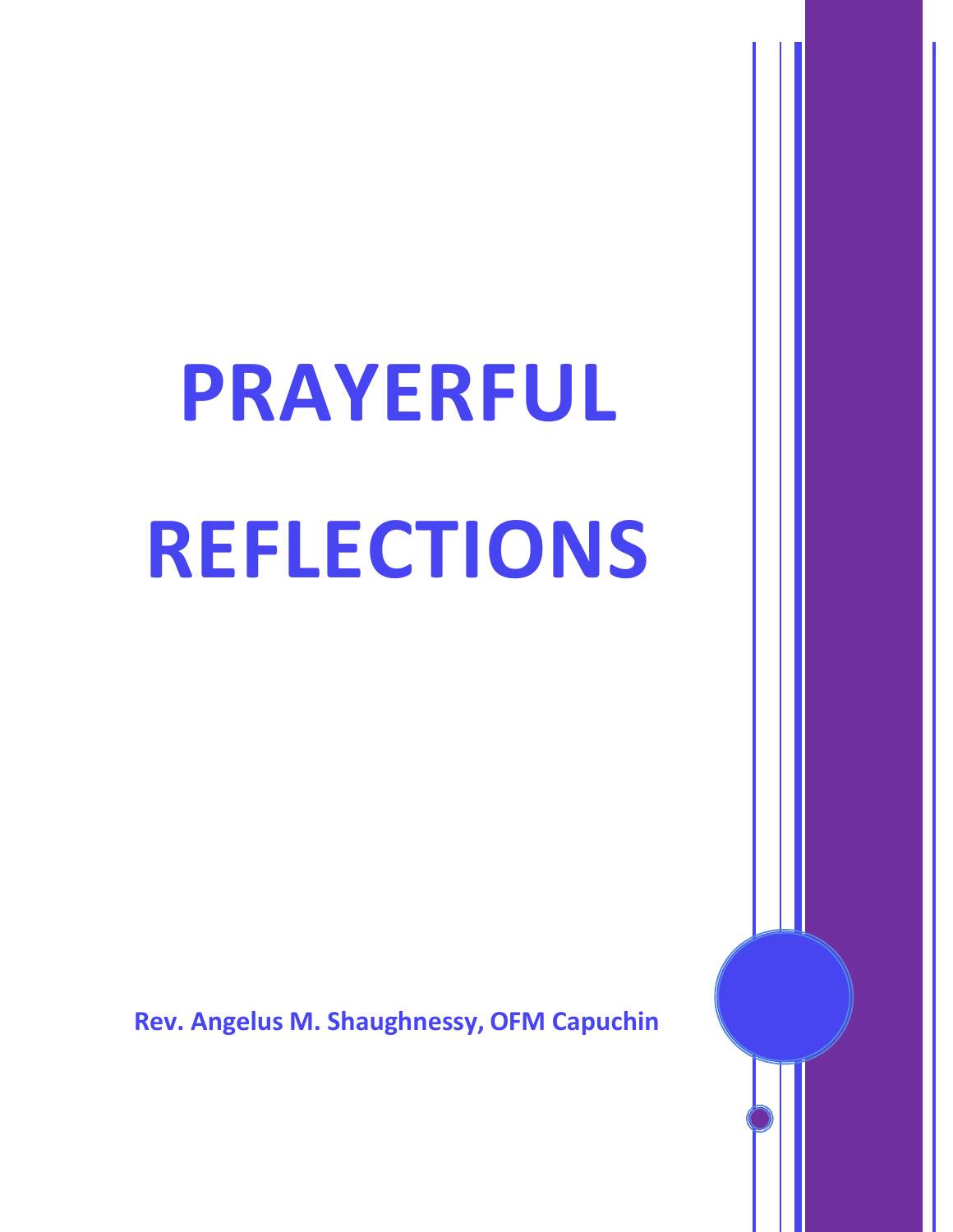

Matthew Edmund Shaughnessy, fourth son and ninth child of John and Anna Spang Shaughnessy, was born on November 16, 1929 in Rochester, PA. He was baptized on November 24, 1929 at St. Cecelia's Church in Rochester. For eight years he attended school there under the guidance of the Sisters of Divine Providence and graduated in 1943. Upon graduation, he entered St. Fidelis College and Seminary in Herman PA which was staffed by the Capuchin Franciscan Friars of the St. Augustine Province where he earned a Bachelor's Degree in Liberal Arts.

A talented and capable athlete in his youth, Father Angelus turned down an offer to play professional

baseball as a left-handed pitcher for the Cleveland Indiansto enter the Capuchin Novitiate in Cumberland, Maryland. On July 14, 1953, Father solemnly professed his perpetual vows as a Capuchin Friar.

Father's theological studies took him to Capuchin College in Washington, DC for four years where he received a Master's Degree in Religious Education. On June 4, 1955, Father Angelus was ordained to the priesthood at the hands of Bishop John McNamara in the crypt of the National Shrine of the Immaculate Conception.

In true Capuchin Franciscan tradition, Father Angelus has devoted his 61 years of priestly life to preaching the Crib, the Crucified, the Eucharist, the Church and Mary, the Mother of God. His message, simply stated, echoes John Henry Newman, "to live is to change and to be perfect is to have changed often". He urges each listener to become a saint and offers practical guidance on how to attain that status.

Early in his career, Father served as the Director of the Secular Franciscan Order at St. Augustine Church in Pittsburgh, Pennsylvania. During that same period, he was Commissary Provincial for the St. Augustine Province. He also assisted at a local retreat house. Later, Father volunteered for missionary work in Papua, New Guinea where he was spiritual director and teacher in the Pontifical Seminary of Madang for eleven years. For the next three years, Father did pastoral work in the Mendi Diocese of the Southern Highlands. As a major part of his parochial ministry, Father and his parishioners built eleven permanent churches and three bush churches. While ministering to the needs of the Highlanders, Father was privileged to baptize 1,227 men, women, and children. It was there also that Father's fondness for swimming led to his mastery of walking in deep water for any distance - an unmatched record that was submitted to the *Guinness Book of Records* in London.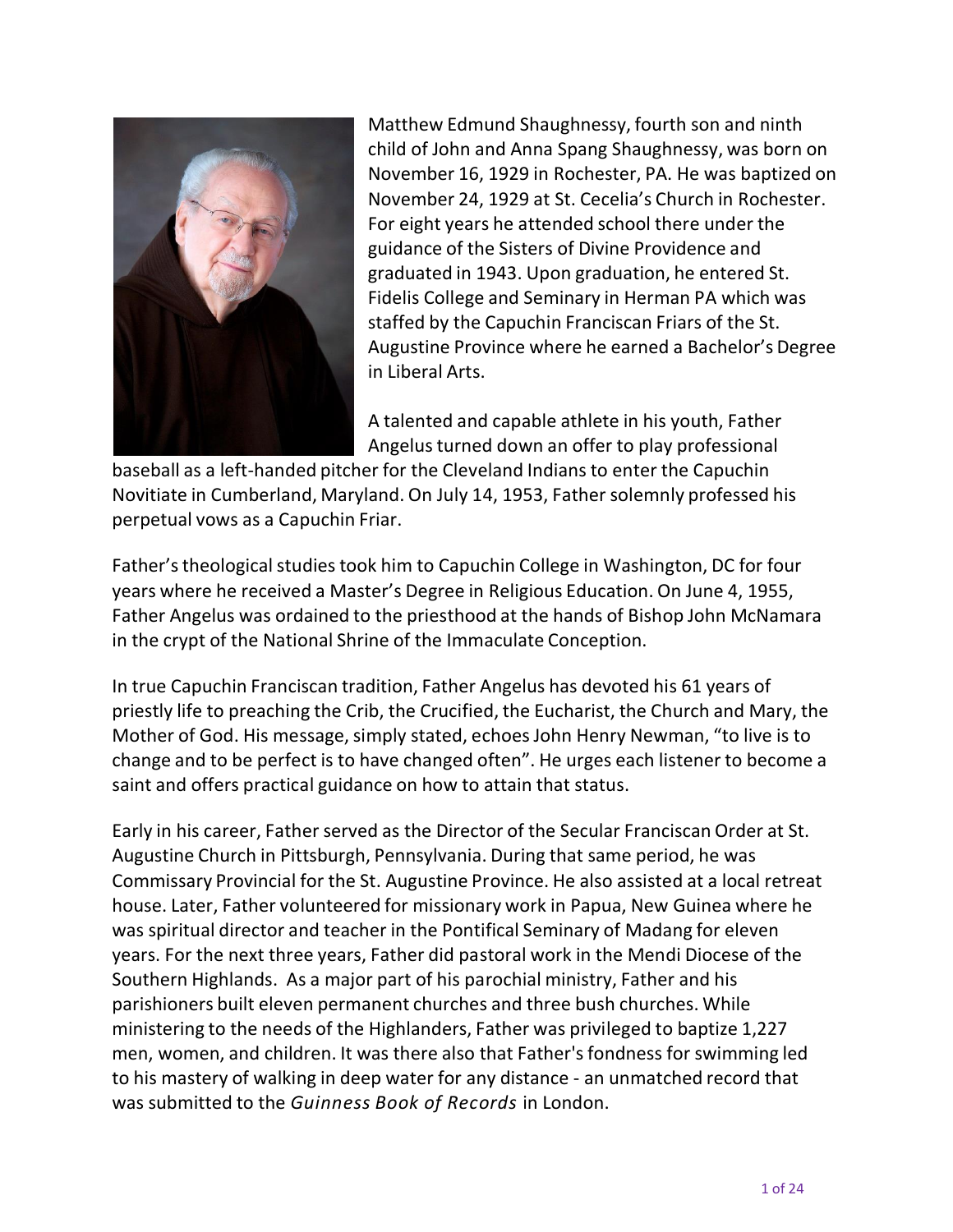Upon returning to United States, Father facilitated hundreds of retreats across the country for a wide variety of participants. He concurrently maintained a rigorous schedule of parish missions and renewals, preached and directed retreats, accepted parish help-outs, days of recollection and appointmentsfor personal individual counseling. He continued this work for nine more years while stationed at local parishes in the metropolitan Pittsburgh PA area.

In 2001 Father accepted a new challenge. He joined the Eternal Word Television Network (EWTN) in Birmingham, Alabama where he served as Minister General to the Franciscan Missionaries of the Eternal Word for 6 years. Father cherished his apostolate at EWTN because he was able to celebrate Holy Mass for, preach to and reach out to more than 200 million households throughout the world.

In his effort to continue to reach as many people as possible, he has produced a library of CD and DVD as well as many publicationsthat inspire, instruct and perpetuate the Catholic faith.

At the present time, Father is blessed to serve more than 1,500 Confraternities of Christian Mothers in United States, Africa and Guam as the National Executive Director of the Archconfraternity of Christian Mothers, under the patronage of Mary, Mother of Sorrows.

After circling the globe four times and traveling thousands of miles over barely navigable terrain, Father delights in characterizing his present ministry as " the good life - a taste of the hundredfold here on earth."

Although Father holds a Bachelor's Degree in Liberal Arts and a Master's Degree in Religious Education, he values above all his Baptismal Certificate which gained him entry into the Catholic Church.

> Rev. Angelus M. Shaughnessy,O.F.M. Capuchin St. Augustine Friary 221 36<sup>th</sup> Street Pittsburgh PA 15201-1894 You may send an email to [padreangelus@gmail.com](mailto:padreangelus@gmail.com) You may leave a voicemail at 412.325.2103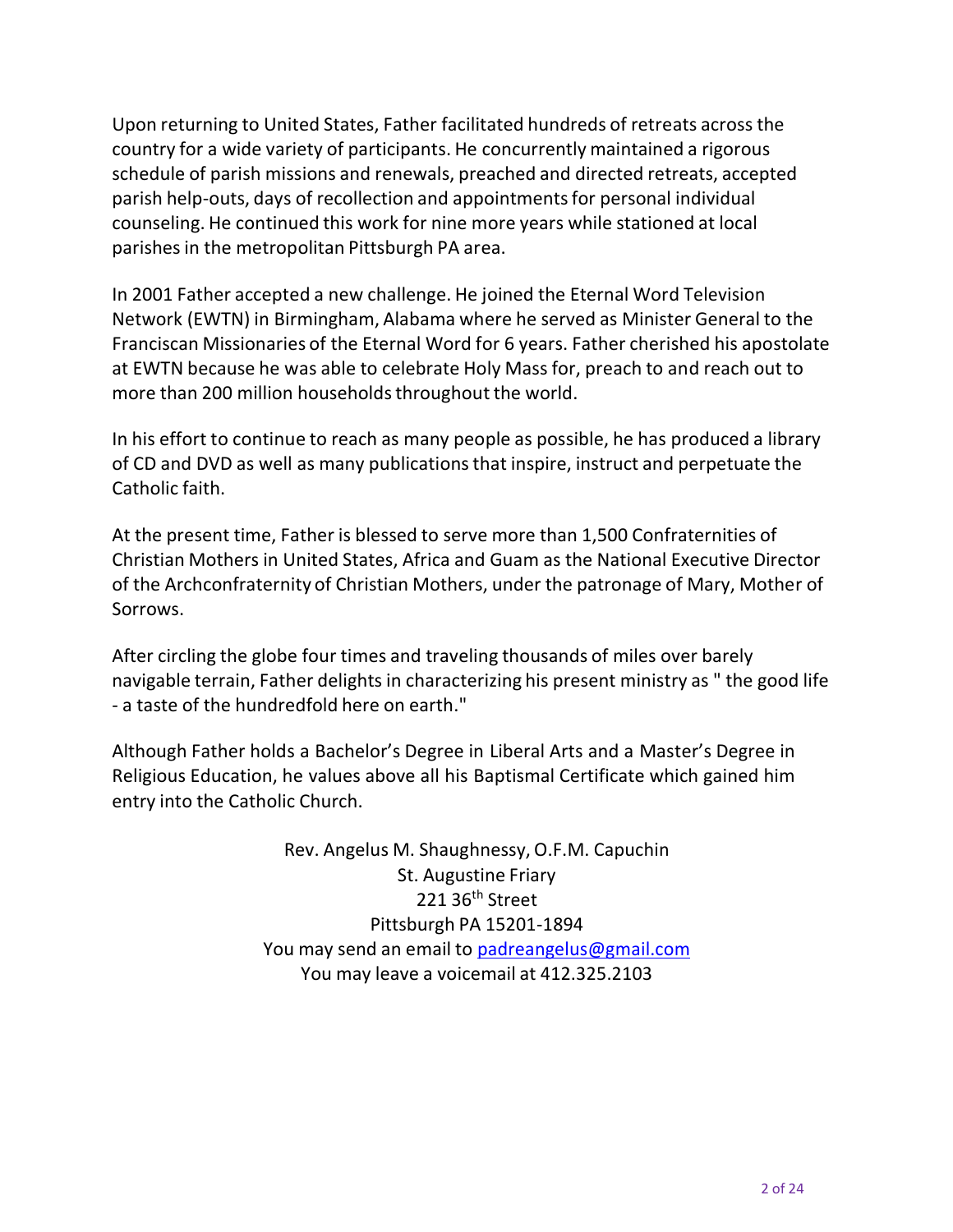#### **THE KISS OF CHRIST**

Lo, there He hangs – Ashen figure pinioned against the wood. God grant that I might love Him As I really know I should.

I draw a little closer To feel His love divine, And hear Him gently whisper "Ah, precious child of mine –

If now I would embrace you, My hands would stain you red. And if I leaned to whisper, My thorns would pierce your head."

'Twas then I learned in sorrow That love demands a price; 'Twas then I learned that suffering Is but the kiss of Christ.

(This is variously attributed to Fr. John H. Hampsch, CMF or Caryll Houselander and maybe others. If anyone knows for certain who wrote this, I would be happy to know so I can give proper credit.)

#### **GROWTH IN FAITH TOGETHER**

Almighty, eternal, just and merciful God, Give us little ones the grace to do for You alone What we know You want us to do and Always to desire what pleases You. Inwardly cleanses, interiorly enlightened and Inflamed by the fires of the Holy Spirit, May we be able to follow In the footsteps of your beloved Son, Our Lord, Jesus Christ, and, by Your grace alone May we make our way to You, Most High, Who live and rule in perfect Trinity and simple Unity, And are glorified God Almighty, Forever and ever. Amen.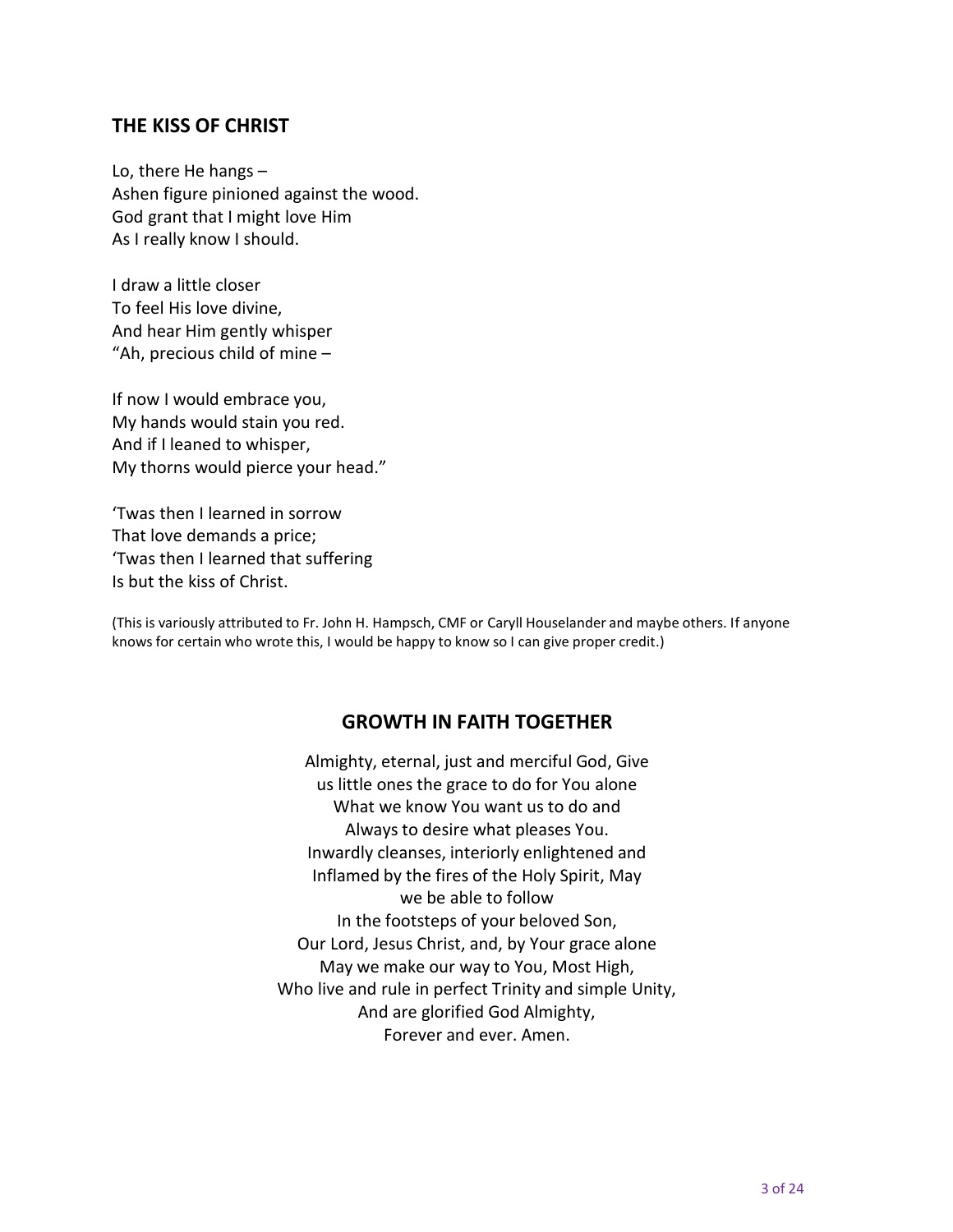# **COMMUNION PRAYER**

**SOUL OF CHRIST, SANCTIFY ME** My soul, enlighten my intellect with divine wisdom, confirm my will to Your will, give me a ready memory and a keen comprehension of the truth

**BODY OF CHRIST, SAVE ME** Yours was a perfect human body. Through this Holy Communion, Eucharistic Response, let me participate in Your vigorous health. Grant me a well-balanced outlook on life, and understanding acceptance of misfortune and a ready recognition of the blessings You bestow on me. I beg freedom from pain, worry, anxiety, a vigorous heart, strength of muscle, good digestion and restful sleep so that I may be able to do Your work expected of me.

**BLOOD OF CHRIST, INEBRIATE ME** Send enriching blood coursing unhindered through my body and cleansing it of all impurities, for it is the stream of life and health.

**WATER FROM THE SIDE OF CHRIST, STREGTHEN ME** Wash my soul of sin, cleanse my body of disease, arthritis and all malfunctions.

**O, GOOD JESUS, HEAR ME** Give me a vivid awareness of Your presence and love, of Your protection and guidance and a growing devotion in my prayer life.

**WITHIN THY WOUNDS, HIDE ME** May the example of Your sufferings console and strengthen me in my sufferings, as I unite my sacrifices with Your sacrifice on the cross for my sins and the sins of others.

**AND BID ME COME TO THEE** Keep clearly before me my final goal, my true goal, my glorious destiny so I may successfully fulfill the mission for which You created me, made me as I am and placed me here and now.

**THAT WITH THEY SAINTS, I MAY PRAISE THEE** I place myself under the protective care of my patron saints, my saintly deceased family members and my Guardian Angel, so that someday I shall meet them all in heaven with You.

**FOR ALL ETERNITY** Take me home when my journey here below is done, so that I may receive the merits of a good life, of prayers, Masses and Communions and fulfilled obligations. Then I will see You face-to-face, and live with You in the bliss of happiness and peace with You forever.

~ Fr. Gabriel Giles, OFM Capuchin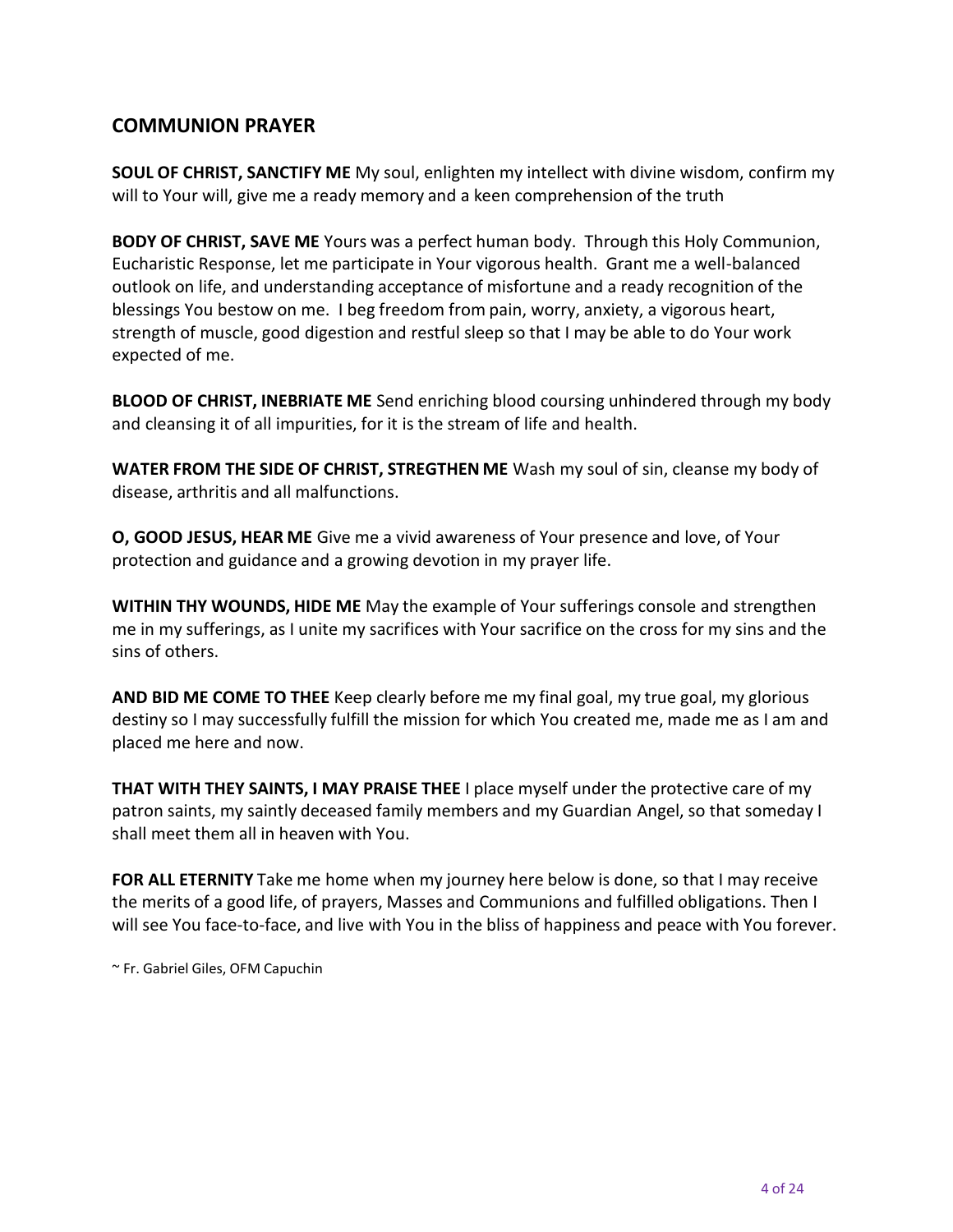# **CHRIST CRUCIFIED**

His brow is rent, He thinks of you.

His eyes are glazed, He looks for you.

His face is drawn, He yearns for you.

His voice is weak, He calls for you.

His hands are pierced, He beckons you.

His feet are torn, He seeks for you.

His heart is opened Wide for you.

His blood is shed For love of you.

For all of this, What will YOU do?

~ Fr. Leonard Edward Feeney, S.J. (2.18.1897 – 1.30.1978)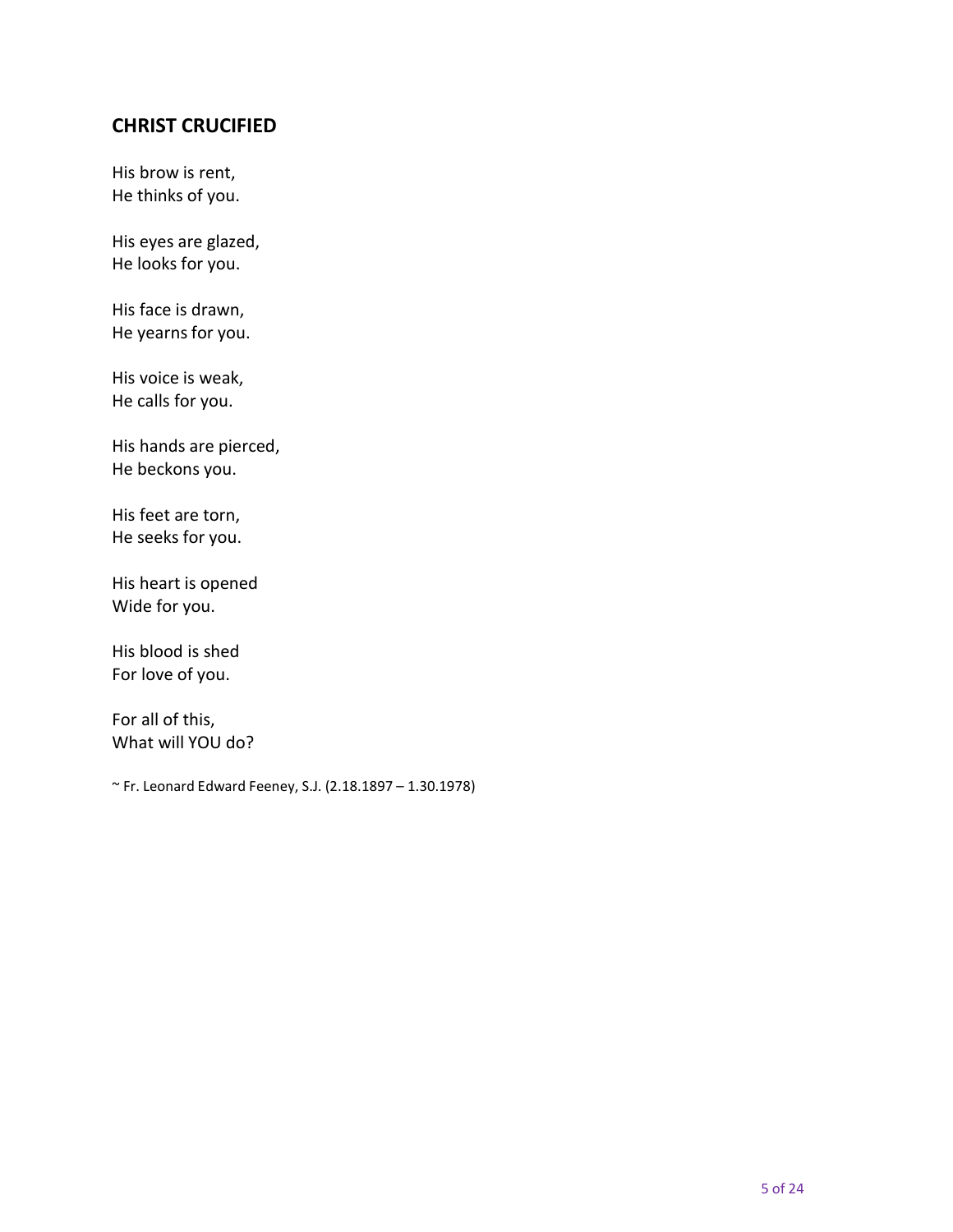#### **IN HIS IMAGE**

I slipped His fingers I escaped His feet. I ran and hid for Him I feared to meet.

One day I passed Him, fettered on a tree. He turned His head and looked and beckoned me.

Neither by seed or strength could He prevail. Each hand and foot was pinioned by a nail.

He could not run nor clasped me if He tried, but with His eyes, He bade me reach His side.

"For pity sake," thought I, "I'll set you free." "Nay, take this Cross," said He, "and follow Me."

> This yoke is easy. This burden light. Not hard, nor grievous If you wear it right.

And so did I follow Him who could not move, An uncaught captive in the hands of Love."

~ Venerable Archbishop Fulton J. Sheen (1895 – 1979)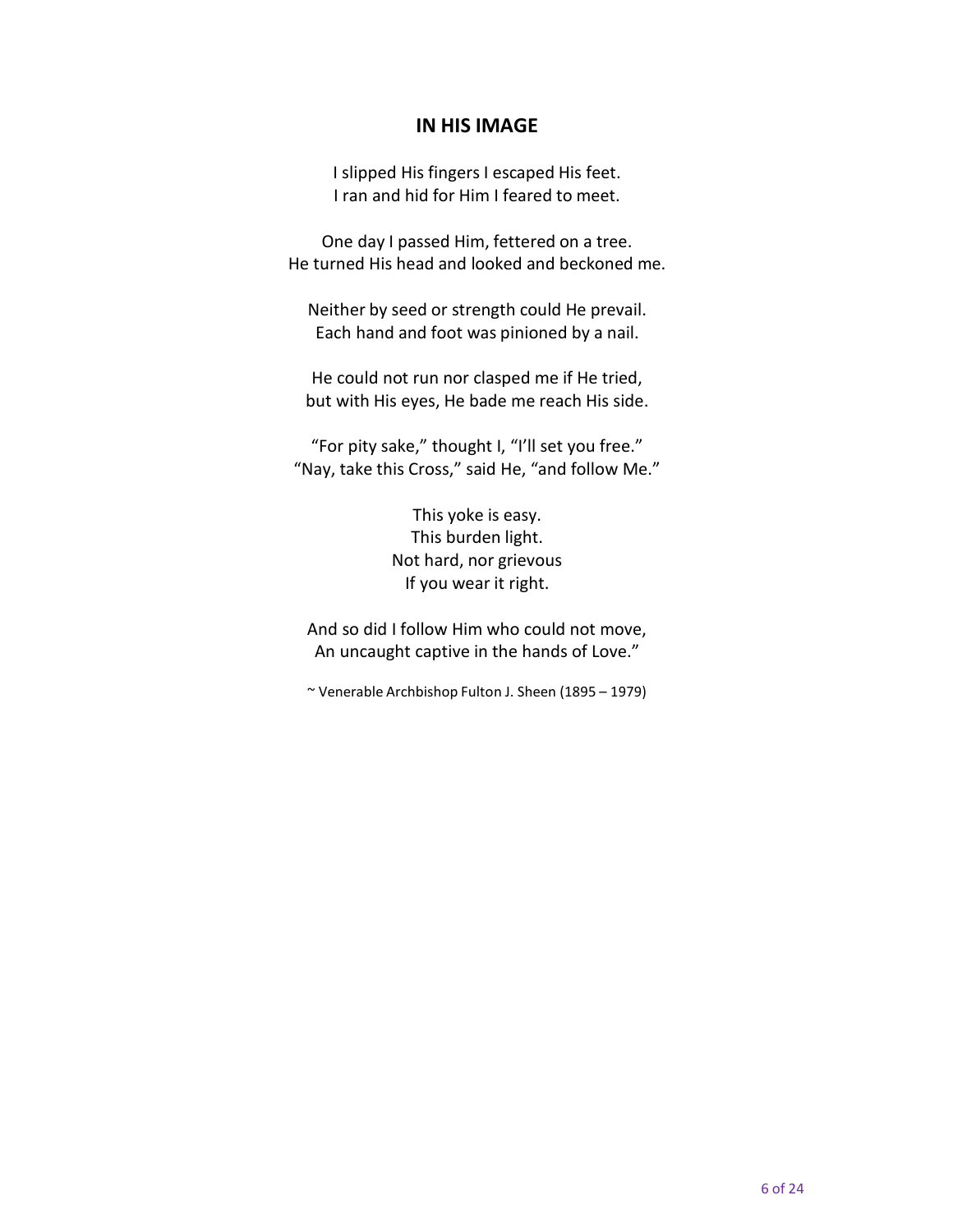# **I FORGIVE**

The condition of our forgiveness before God is our willingness to forgive those who have injured us and our families.

- **•** I forgive my mother and father for not being perfect for neglecting me because of their own problems…for not loving me enough.
- **v** I forgive my brothers and sisters for all the competition, for not helping me when I needed it…for not loving me enough.
- ♥ I forgive my spouse for unreal expectations, for taking me for granted...for not loving me enough.
- I forgive my daughters and sons for not being exactly like me, for learning the hard way…for not loving me enough.
- I forgive myself for my selfishness, for the stupid things I did in the past...for not loving me enough.
- I forgive God for not making me perfect, for not making everyone just like me, for giving me a free will which I often abuse…for not loving me enough.
- I forgive anyone who may have physically, mentally, emotionally, socially, financially, sexually hurt me…for not loving me enough.

The bottom line with everybody in this world: friend or foe, family or non-family, spouse or non-spouse…nobody, but nobody can ever meet our expectations; therefore, we must learn to forgive.

I ask God to forgive me as much as I forgive others and I promise God to try to live faithfully and to create a community of loving people.

> "We can believe what we choose. We are answerable for what we choose to believe."

# "In a higher world, it is otherwise, but here below to live is to change and to be perfect is to have changed often."

~ *Essay on the Development of Doctrine*, John Henry Cardinal Newman (1801 -1890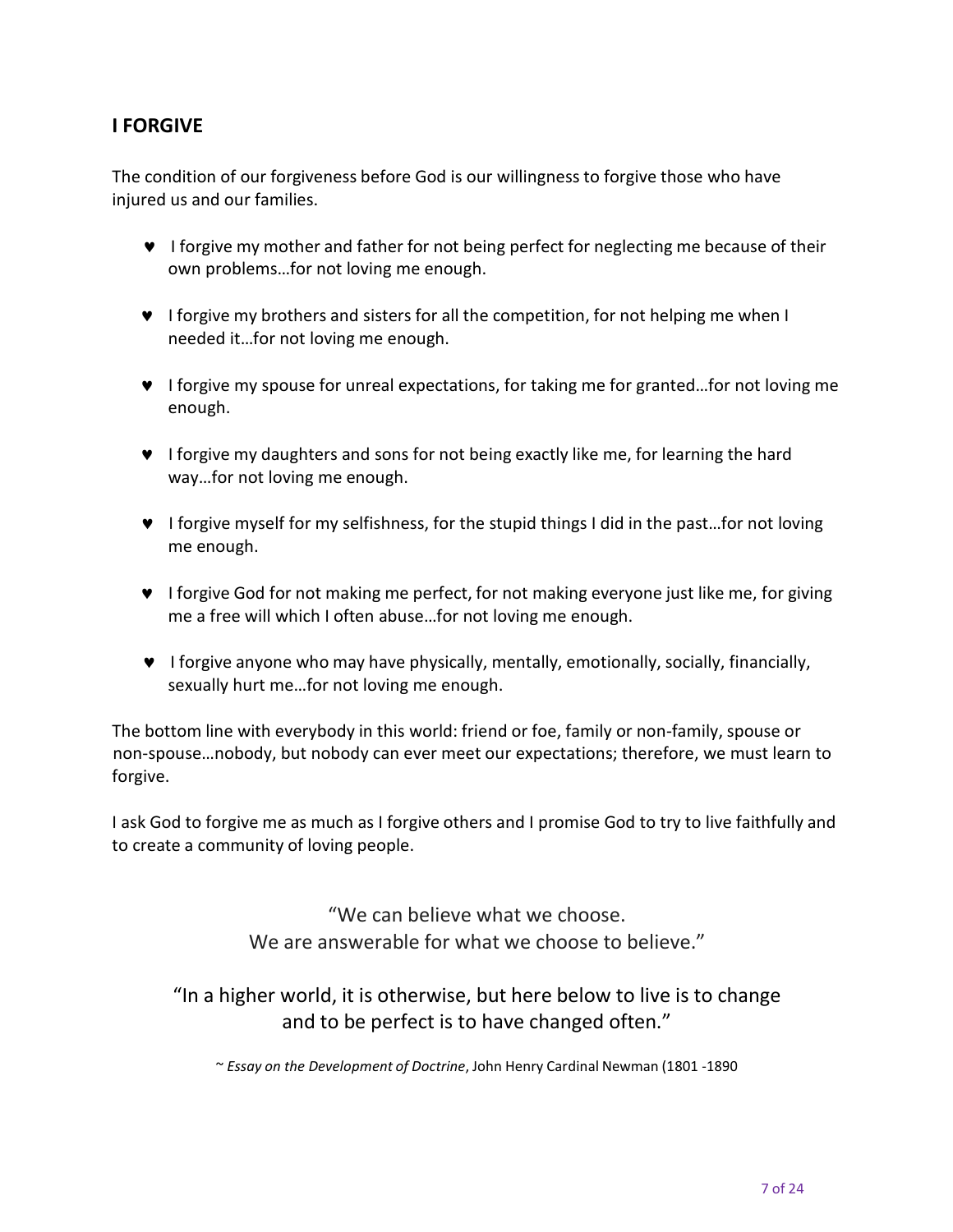# **YET HE WENT ON…**

When I get depressed, when I have a hard time continuing to do good, when I feel alone and nobody else seems to be on my side, I reflect on this…

- Jesus from his childhood had the deadliest of enemies. Yet, He went on.
- Jesus was ignored and passed over for thirty years. Yet, He went on.
- Jesus had the very worst interpretations put on His very kindest actions. Yet, He went on.
- Jesus had all His words warped, twisted, falsely reported, magnified, minimized, made to mean the very opposite by men set expressly to catch Him. Yet, He went on.
- Jesus had no support from those in authority, only suspicion, heckling, condemnation. Yet, He went on.
- Jesus was worn to death by labor, now by excessive loneliness, now by the pressure of the crowd. Yet, He went on.
- Jesus knew very little gratitude. Yet, He went on.
- Jesus had none to share Hi burden, none with whom he could talk. Yet, He went on.
- Jesus was slighted, even laughed to scorn when He gave His very best. Yet, He went on.
- Jesus had sententious and wise friends what mistakes He made, and what He ought to do and how He ought to do it. Yet, He went on.
- Jesus was deserted by everyone, even His best friends who were scandalized in Him, disappointed in Him. Yet, He went on.
- Jesus was betrayed by one He most trusted, betrayed for a paltry price, betrayed with a kiss, betrayed to a rabble of ruffians. Yet, He went on.
- Jesus was denied by one on whom He most relied. Yet, He went on.
- Jesus was hanged as a common malefactor. Yet, He went on.
- Jesus endured the sense of utter desertion, even by God, His Father. Yet, He went on.
- Jesus was never without those who hated Him, really vindictively hated Him, who plotted against Him, maligned Him behind His back, did all they could to ruin Him and in the end He knew they would succeed. Yet, He went on.
- Jesus saved others, Himself He would not save. Yet, He went on.
- Jesus is passed over and condemned by generation after generation. Yet, He went on.

From *A Short Life of Our Lord* by Archbishop Alban Goodier, S.J. (1869 – 1939)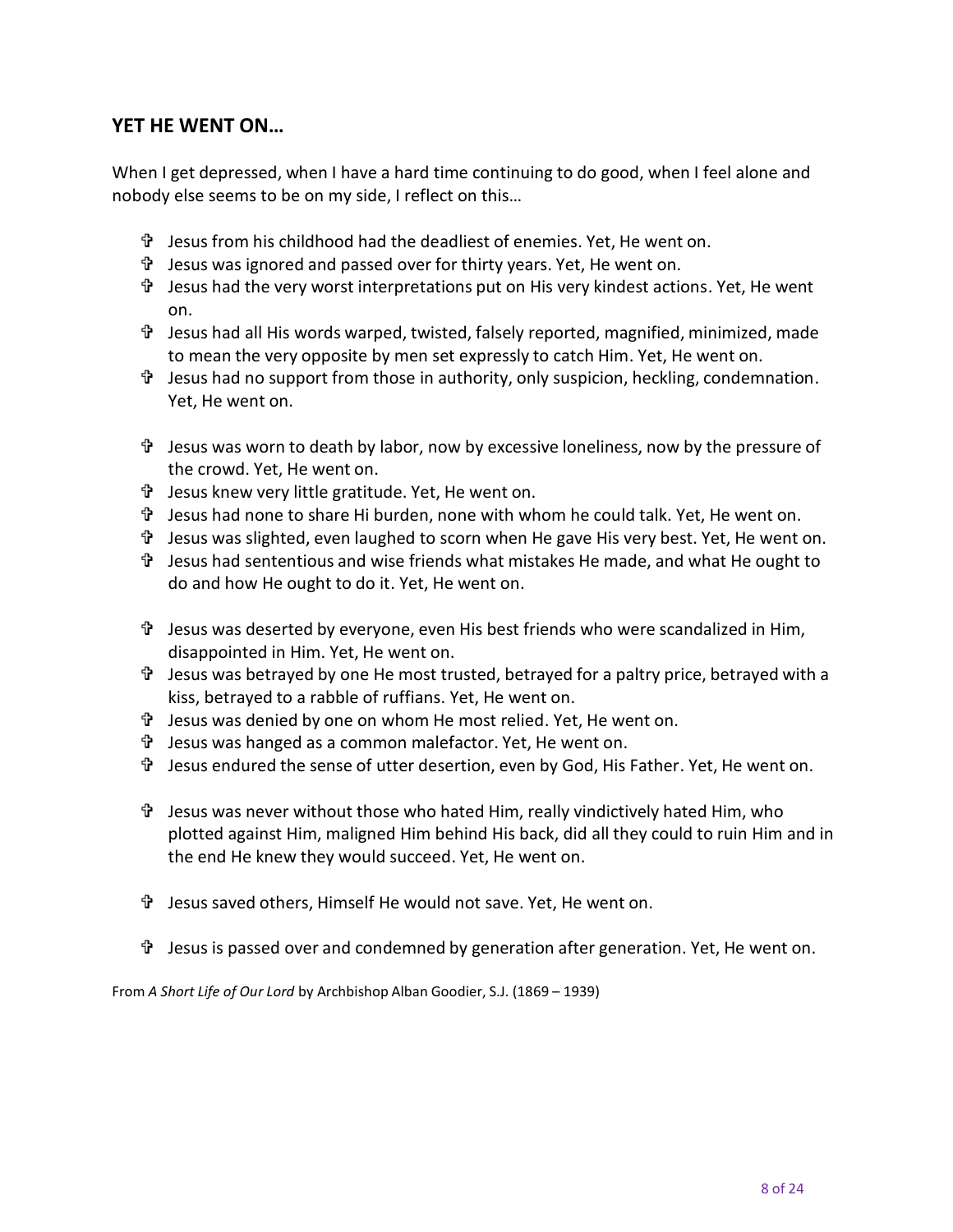#### **THE CRUCIFIX: THE BOOK OF LIFE**

- $\dagger$  If you would like to love God, look at the Crucifix!
- **t** If you hope for eternal happiness, look at the Crucifix!
- $\uparrow$  If you wonder how much God loves you, look at the Crucifix!
- <sup>t</sup> If you wonder how much God wants you in heaven, look at the Crucifix!
- <sup>t</sup> If you wonder how God tries to prevent you from the yawning jaws of hell, look at the Crucifix!
- $\dagger$  If you wonder how much God will help you to save your immortal soul, look at the Crucifix!
- $\dagger$  If you wonder how much you should forgive others, look at the Crucifix!
- $\ddagger$  If you wonder how much your faith demands of you, in humility, poverty, charity, meekness and every virtue, look at the Crucifix!
- $\dagger$  If you want to know what unselfishness and generosity are, look at the Crucifix!
- <sup>t</sup> If you wonder how far your own unselfishness should go to bring others to Christ, look at the Crucifix!
- $\dagger$  If you want to understand the need for self-denial and mortification, look at the Crucifix!
- $\uparrow$  If you wish to live well, look at the Crucifix!
- $\uparrow$  If you wish to die well, look at the Crucifix!

~ Saint Thomas Aquinas(1225 – 1274) St. Thomas Aquinas said that he learned more from the crucifix than from all the books of theology that he read. Small wonder!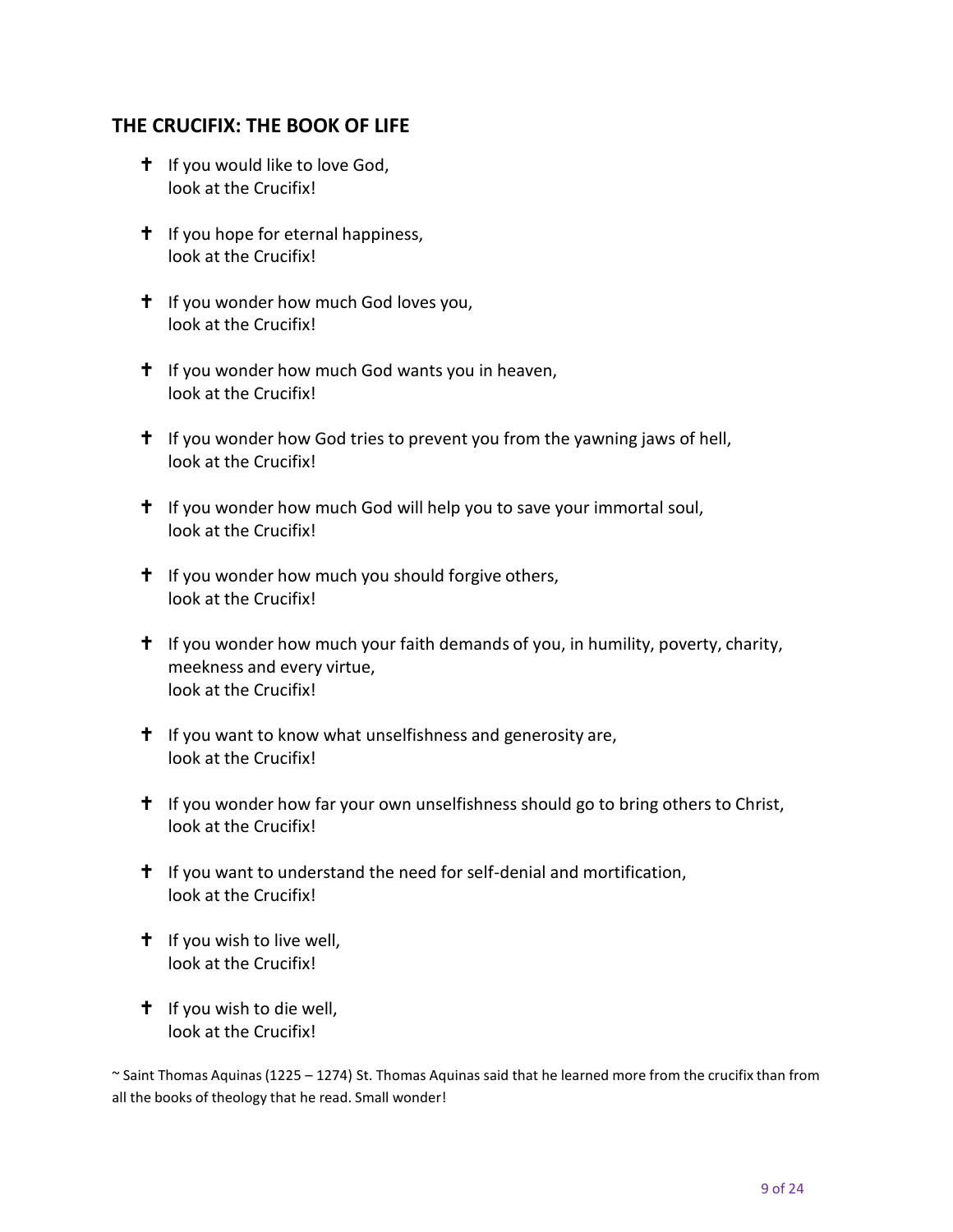#### **THUS SPEAKS CHRIST OUR LORD**

You call Me Master and obey Me not. You call Me Light and seek Me not. You call Me the Way and walk with Me not. You call Me Wise and follow Me not. You call Me Fair and love Me not. You call Me Rich and ask Me not. You call Me Eternal and seek Me not. You call Me Gracious and trust Me not. You call Me Noble and serve Me not. You call Me Prince and honor Me not. You call Me Just and fear Me not. If I condemn you, blame Me not.

~ Engraved on an old slab in the Cathedral of Lubec in Germany

## **THE PELICAN**

Consider the pelican, a noble bird who returning exhausted to its nest from a long and fruitless search for food sees its chicks crowding around to catch the fish it will disgorge. The pelican sees their gaping mouths, hears their frantic gabbling. For a moment the pelican stands as though listening to some secret inner command.

Then, suddenly it raises its beak about the young, arching its neck backward for the strike. It is not the babies that it would harm, but itself. The pelican punctures its own breast, ripping open its flesh until at last it stands astride the next offering its own flesh as food before it dies.

It seems as though the Creator has placed within all creatures not only a strong hunger, but also a strong desire to respond to the cries of hunger. That is why Christ is called the Pious Pelican in the hymn of St. Thomas Aquinas. Christ feeds us with His flesh that we might go out and feed others.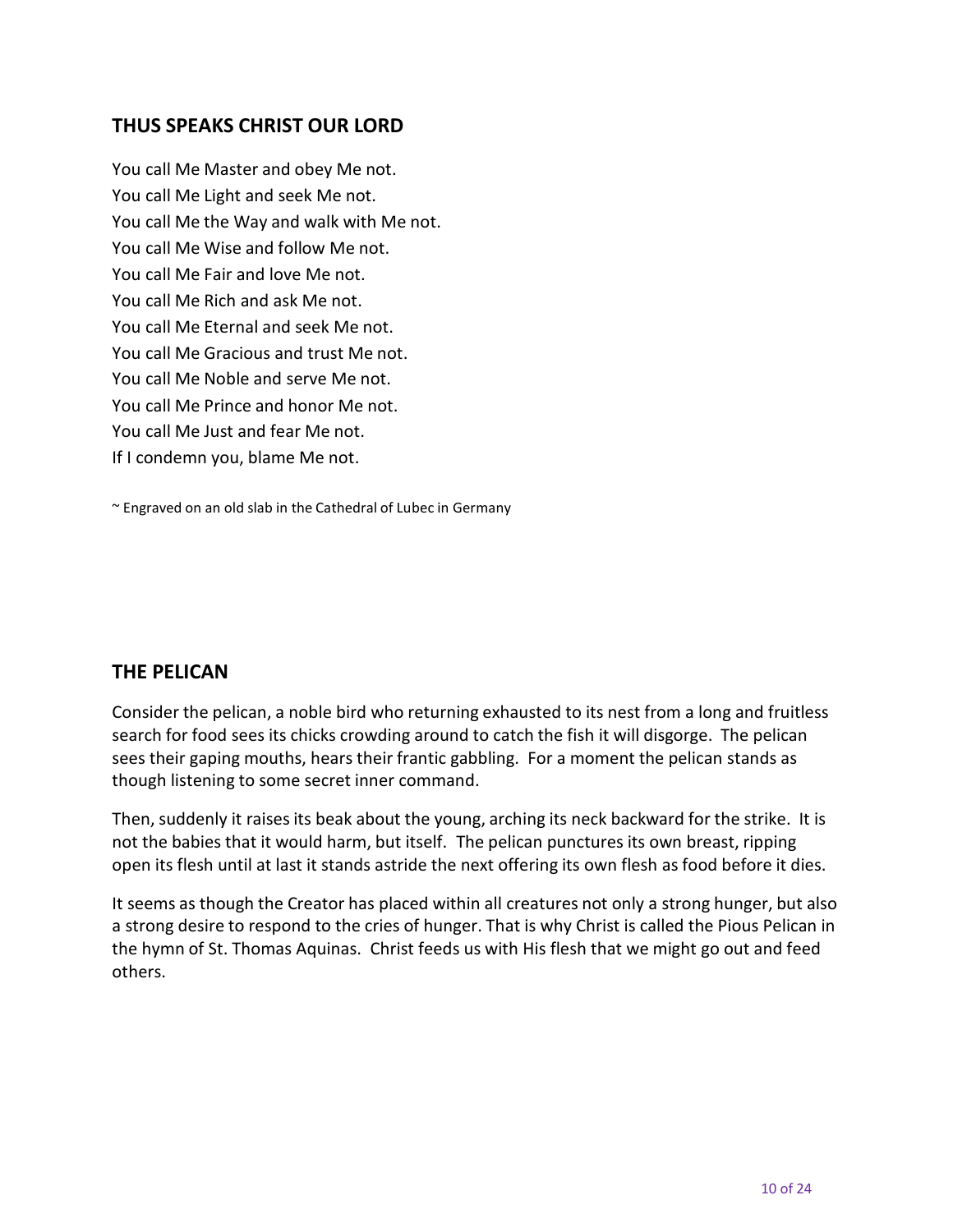# **I AM**

I was regretting the past and fearing the future. Suddenly my Lord was speaking:

"My name is I am." He paused. I waited. He continued. "When you live in the past with all its mistakes and regrets, it is hard. I am not there. My name is not I was. When you live in the future with its problems and fears, it is hard. I am not there. My name is not I will be. When you live in this moment, it is not hard. I am here.

My name is I am."

 $\sim$  Helen Mallicoat (1913 – 2004)

#### **THE LIVING SPIRIT**

God has created me to do Him some definite service; He has committed some work to me which He has not committed to another. I have my mission—I never may know it in this life, but I shall be told it in the next. Somehow I am necessary for His purposes, as necessary in my place as an Archangel in his—if, indeed, I fail, He can raise another, as He could make the stones children of Abraham. Yet I have a part in this great work; I am a link in a chain, a bond of connection between persons. He has not created me for naught. I shall do good, I shall do His work; I shall be an angel of peace, a preacher of truth in my own place, while not intending it, if I do but keep His commandments and serve Him in my calling.

Therefore I will trust Him. Whatever, wherever I am, I can never be thrown away. If I am in sickness, my sickness may serve Him; in perplexity, my perplexity may serve Him; if I am in sorrow, my sorrow may serve Him. My sickness, or perplexity, or sorrow may be necessary causes of some great end, which is quite beyond us. He does nothing in vain; He may prolong my life, He may shorten it; He knows what He is about. He may take away my friends, He may throw me among strangers, He may make me feel desolate, make my spirits sink, hide the future from me—still He knows what He is about.

<sup>~</sup> *Meditations and Devotions*, John Henry Cardinal Newman (1801 -1890)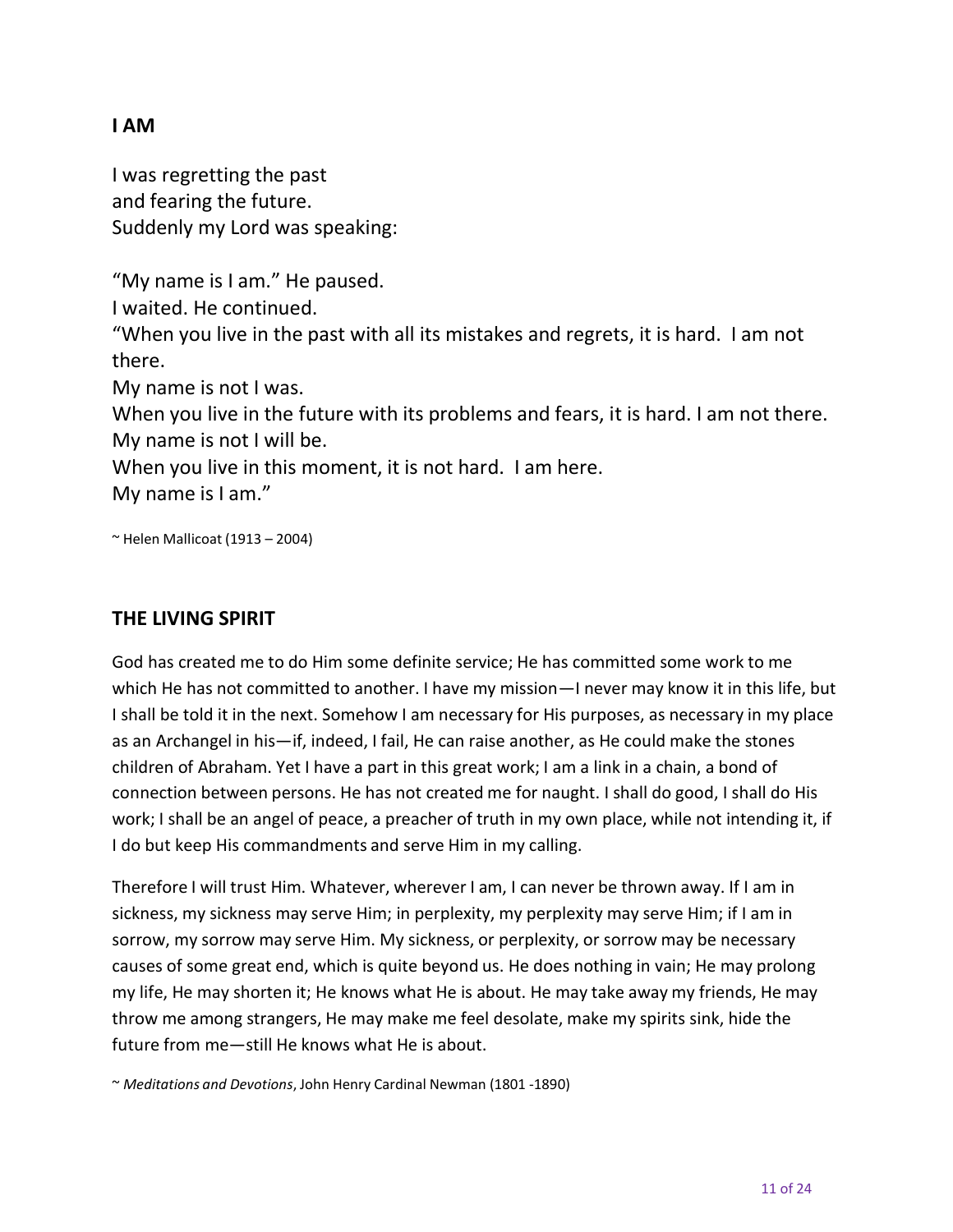We are by nature what we are; very sinful and corrupt, we know; however, we like to be what we are, and for many reasons it is very unpleasant to us to change. We cannot change ourselves; this too we know full well, or, at least, a very little experience will teach us. God alone can change us; God alone can give us the desires, affections, principles, views, and tastes which a change implies: this too we know; for I am all along speaking of men who have a sense of religion. What then is it that we who profess religion lack? I repeat it, this: a willingness to be changed, a willingness to suffer (if I may use such a word), to suffer Almighty God to change us.

We do not like to let go our old selves; and in whole or part, though all is offered to us freely, we cling hold to our old selves. Though we were promised no trouble at all in the change, though there were no self-denial, no exertion in changing, the case would not be altered. We do not like to be new-made; we are afraid of it; it is throwing us out of all our natural ways, of all that is familiar to us. We feel as if we should not be ourselves any longer, if we do not keep some portion of what we have been hitherto; and much as we profess in general termsto wish to be changed, when it comes to the point when particular instances of change are presented to us, we shrink from them, and are content to remain unchanged.

But when a man comes to God to be saved, then, I say, the essence of true conversion is a surrender of himself, an unreserved, unconditional surrender; and this is a saying which most men who come to God cannot receive. They wish to be saved, but in their own way; they wish (as it were) to capitulate upon terms, to carry off their goods with them; whereas the true spirit of faith leads a man to look off from self to God, to think nothing of his own wishes, his present habits, his importance or dignity, his rights, his opinions, but to say, "I put myself into Thy hands, O Lord; make Thou me what Thou wilt; I forget myself; I divorce myself from myself; I am dead to myself; I will follow Thee."

~ *Parochial and Plain Sermons*, John Henry Cardinal Newman (1801 -1890)

#### I PRAYED; GOD ANSWERED

I asked God for strength, that I might achieve. *I was made weak, that I might learn humbly to obey.* I asked for health, that I might do greater things. *I was given infirmity, that I might do better things*. I asked for riches, that I might be happy, *I was given poverty, that I might be wise.* I asked for power, that I might have the praise of men. *I was given weakness, that I might feel the need for God.* I asked for all things, that I might enjoy life. *I was given life, that I might enjoy all things.* I got nothing that I asked for, but everything I had hoped for. Almost despite myself, my unspoken prayers were answered. I am, among all men, most richly blessed.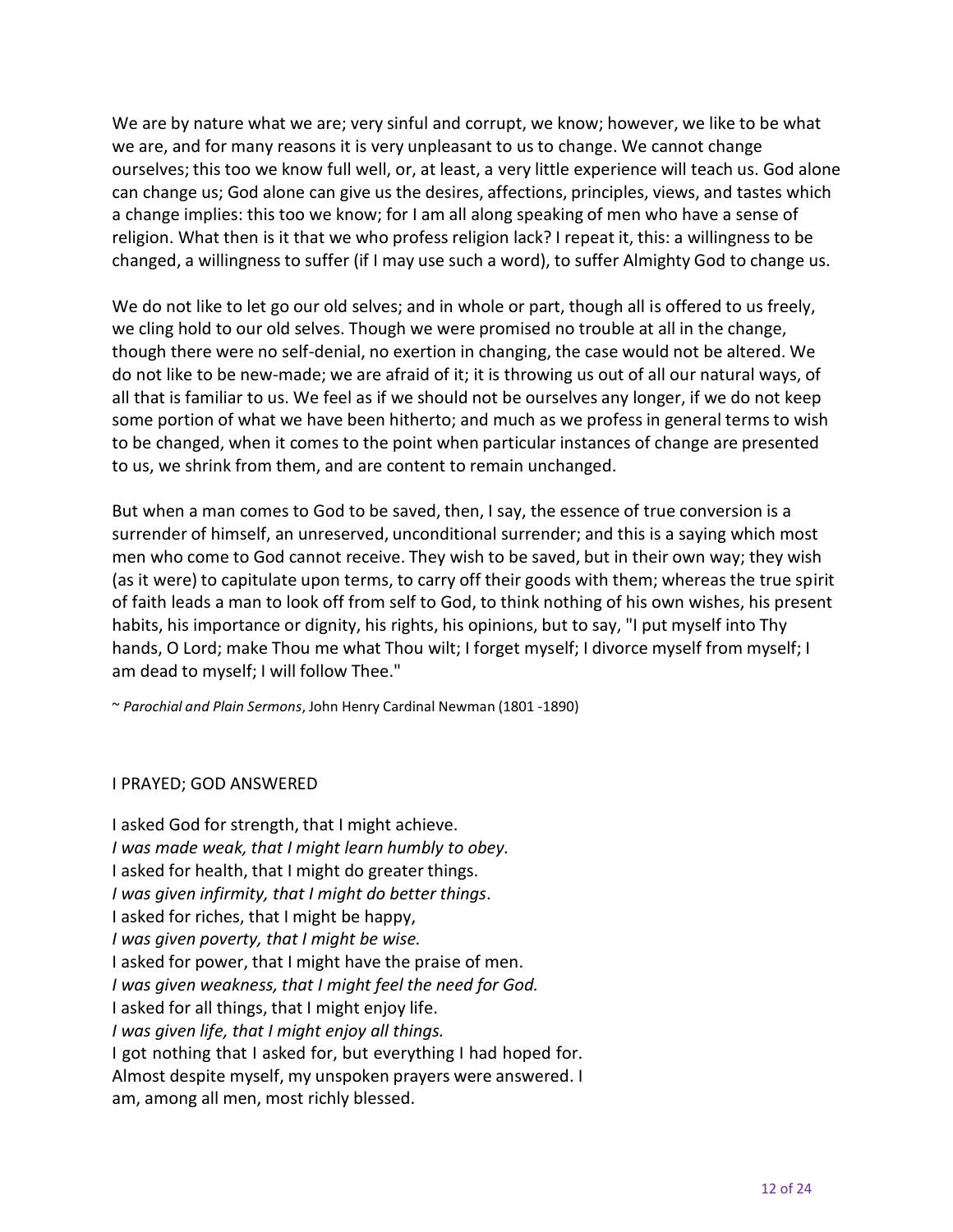# **WHO CAN DOUBT THE REAL PRESENCE?**

On the evening of the last day of his October 1995 visit to the United States, Pope John Paul II was scheduled to greet the seminarians at St. Mary's Seminary in Baltimore. It had been a very full day, beginning with Mass at the Oriole Park in Camden Yards, followed by a parade through the downtown streets, a visit to the Basilica of The Assumption, the first cathedral in the country, lunch at a local soup kitchen, run by the Catholic Charities, a prayer service at the Cathedral of Mary Our Queen in the north Baltimore area, and finally a quick stop at St. Mary's Seminary.

The schedule was tight so the plan was to simply greet the seminarians while they stood outside on the steps. But Pope John Paul II made his way through their ranks and into the building. His plan was first to make a visit to the Blessed Sacrament. When his wishes were made known, security personnel quickly flew into action ahead of the Pope. Their activities included a sweep of the building, paying closest attention to the chapel where Pope John Paul II would be praying. For this purpose, highly trained dogs were used to detect any persons who might be present.

The dogs are trained to locate living people in collapsed buildings after earthquakes and other disasters. These intelligent and eager canines went through their rounds in the halls, offices and classrooms quickly, and were then sent into the chapel. They went up and down the aisles and past the pews, and finally into the side chapel where the Blessed Sacrament is reserved. Upon reaching the tabernacle, the dogs sniffed and whined and pointed, refusing to leave; they were convinced that they discovered SOMEONE there and firmly remained, their attention riveted to the tabernacle, until called out by the handlers.

The dogs were right; they found a REAL LIVING PERSON in the tabernacle!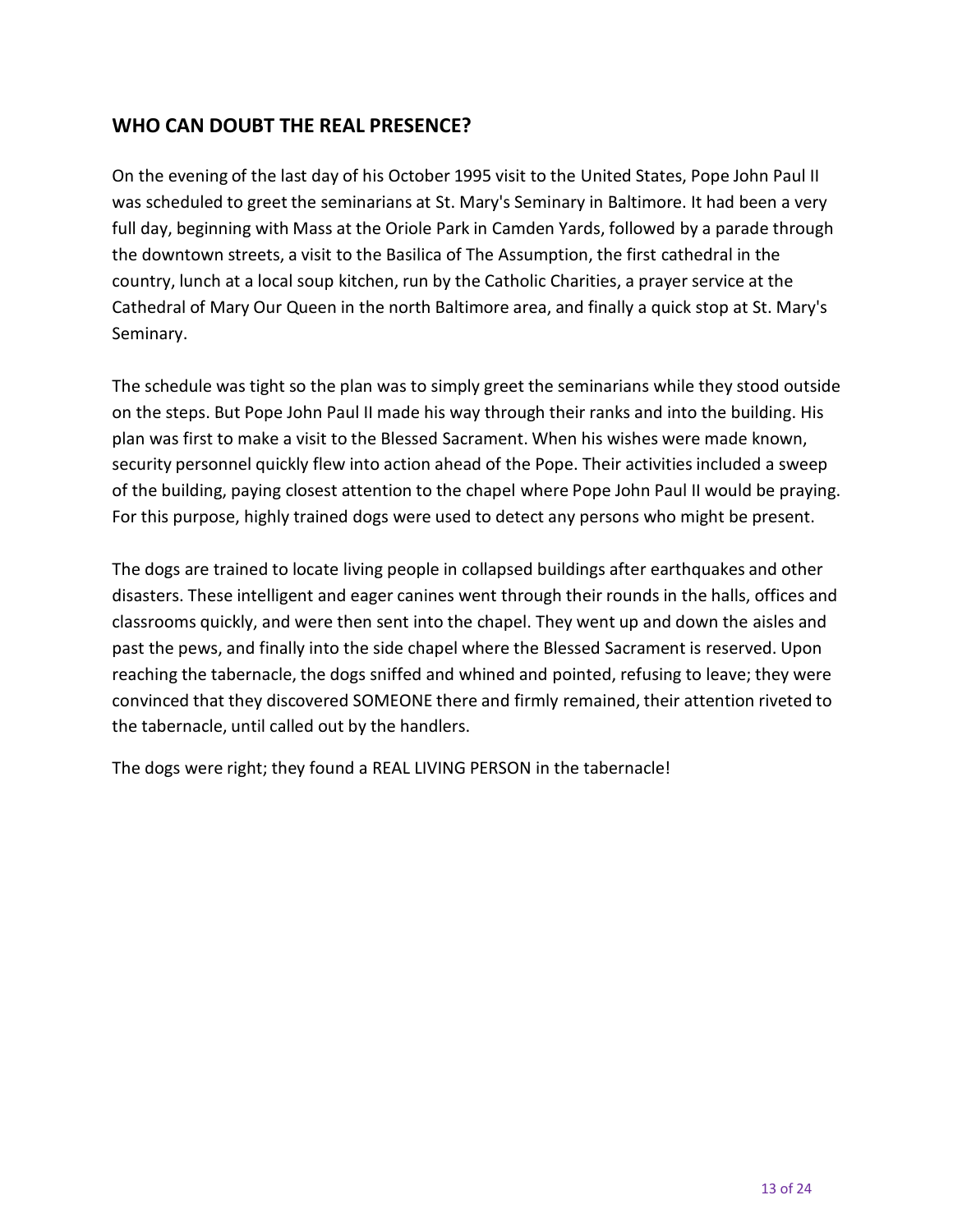# **THE STORY OF A SON**

A wealthy man and his son loved to collect rare works of art. They had everything in their collection, from Picasso to Raphael. They would often sit together and admire the great works of art. When the Viet Nam conflict broke out, the son went to war. He was very courageous and died in battle while rescuing another soldier. The father was notified and grieved deeply for his only son. About a month later, just before Christmas, there was a knock at the door. A young man stood at the door with a large package in his hands. He said, "Sir, you don't know me, but I am the soldier for whom your son gave his life. He saved many lives that day, and he was carrying me to safety when a bullet struck him in the heart and he died instantly. He often talked about you, and your love for art. The young man held out his package. "I know this isn't much. I'm not really a great artist, but I think your son would have wanted you to have this."

The father opened the package. It was a portrait of his son, painted by the young man. He stared in awe at the way the soldier had captured the personality of his son in the painting. The father was so drawn to the eyes that his own eyes welled up with tears. He thanked the young man and offered to pay him for the picture. "Oh, no sir, I could never repay what your son did for me. It's a gift." The father hung the portrait over his mantle. Every time visitors came to his home he took them to see the portrait of his son before he showed them any of the other great works he had collected.

The man died a few months later. There was to be a great auction of his paintings. Many influential people gathered, excited over seeing the great paintings and having an opportunity to purchase one for their collection. On the platform sat the painting of the son. The auctioneer pounded his gavel. "We will start the bidding with this picture of the son. Who will bid for this picture?" There was silence. Then a voice in the back of the room shouted, "We want to see the famous paintings. Skip this one." But the auctioneer persisted, "Will someone bid for this painting? Who will start the bidding? \$100, \$200?"

Another voice shouted angrily, "We didn't come to see this painting. We came to see the Van Goghs, the Rembrandts. Get on with the real bids! "But still the auctioneer continued, "The son! The son! Who'll take the son?" Finally, a voice came from the very back of the room. It was the longtime gardener of the man and his son. "I'll give \$10 for the painting." Being a poor man, it was all he could afford. "We have \$10, who will bid \$20?" "Give it to him for \$10. Let's see the masters." "\$10 is the bid, won't someone bid \$20?" The crowd was becoming angry. They didn't want the picture of the son. They wanted the more worthy investments for their collections. The auctioneer pounded the gavel. "Going once, twice, SOLD for \$10!

A man sitting on the second row shouted, "Now let's get on with the collection!" The auctioneer laid down his gavel, "I'm sorry, the auction is over." "What about the paintings?" "I am sorry. When I was called to conduct this auction, I was told of a secret stipulation in the will. I was not allowed to reveal that stipulation until this time. Only the painting of the son would be auctioned. Whoever bought that painting would inherit the entire estate, including the paintings. The man who took the son gets everything!" God gave His Son 2,000 years ago to die on a cruel cross. Much like the auctioneer, His message today is, "The Son, the Son, who'll take the Son?" Because you see, whoever takes the Son gets everything.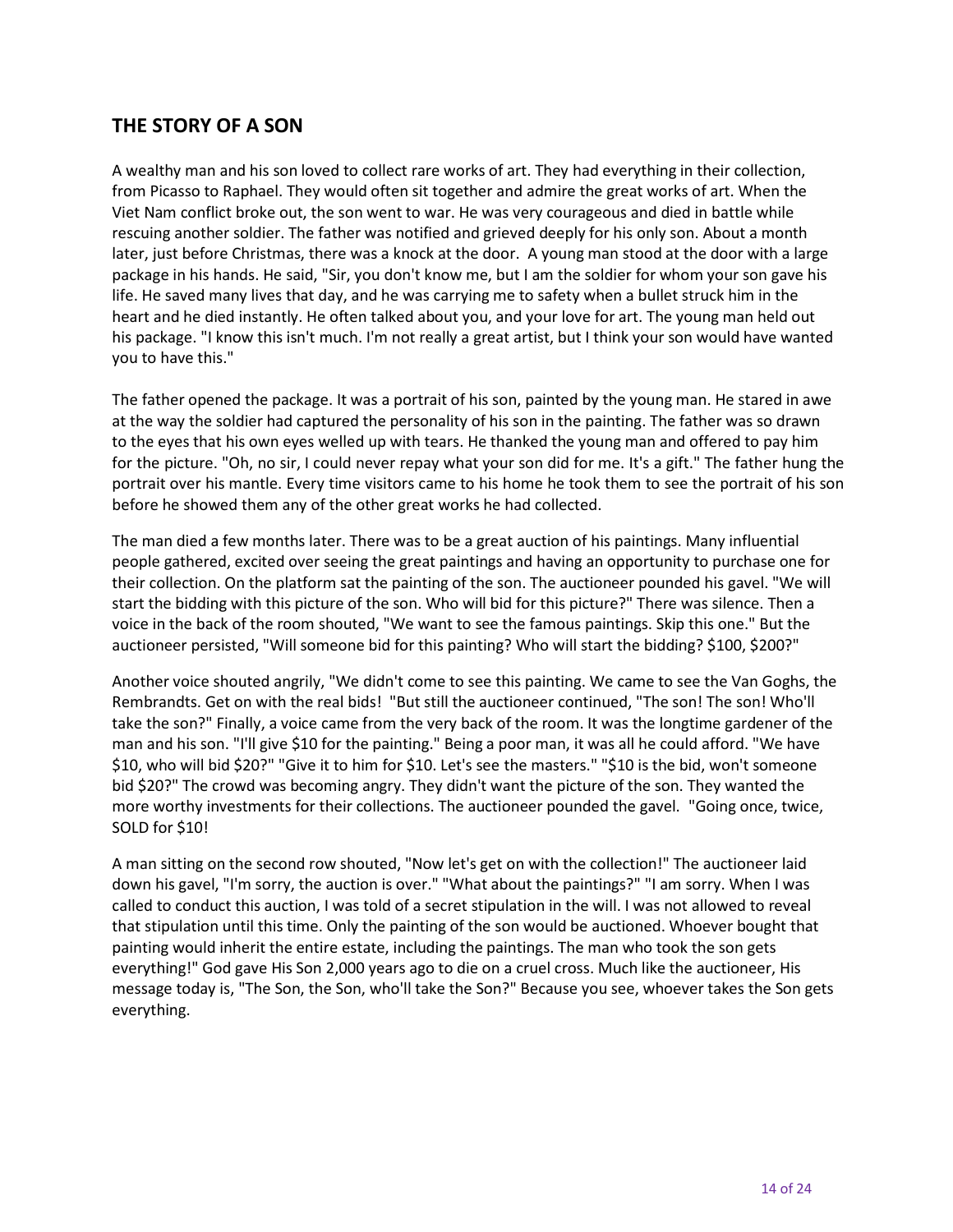# **COME, HOLY SPIRIT**

Replace the tension within us with a holy relaxation. Replace the turbulence within us with a sacred calm. Replace the anxiety within us with a quiet confidence. Replace the fear within us with a strong faith. Replace the bitterness within us with the sweetness of grace. Replace the darkness within us with a gentle light. Replace the coldness within us with a loving warmth. Replace the night within us with your light. Replace the winter within us with your spring. Straighten our crookedness. Fill our emptiness. Dull the edge of our pride. Sharpen the edge of our humility. Light the fires of our love. Quench the flames of our lust. Let us see ourselves as you see us That we may see You as You have promised, And be fortunate according to Your word to hear: "Blessed are the pure of heart, for they shall see God."

## **O GOD OF PEACE**

I turn aside from an unquiet world, seeking rest for my spirit, and light for my thoughts. I bring my work to be sanctified, my wounds to be healed, my sins to be forgiven, my hopes to be renewed, my better self to be quickened.

O Thou, in whom there is harmony, draw me to Thyself and silence the discords of my wasteful life. Thou who art one in all, and in whom all are one, take me out of the loneliness of self, and fill me with the fullness of Thy truth and love. Thou whose greatness is beyond my highest praise, life me above my common littleness and my daily imperfections; send me visions of the love that is in Thee and of the good that may be in me. Amen.

 $\sim$  St. Augustine of Hippo (354 – 430)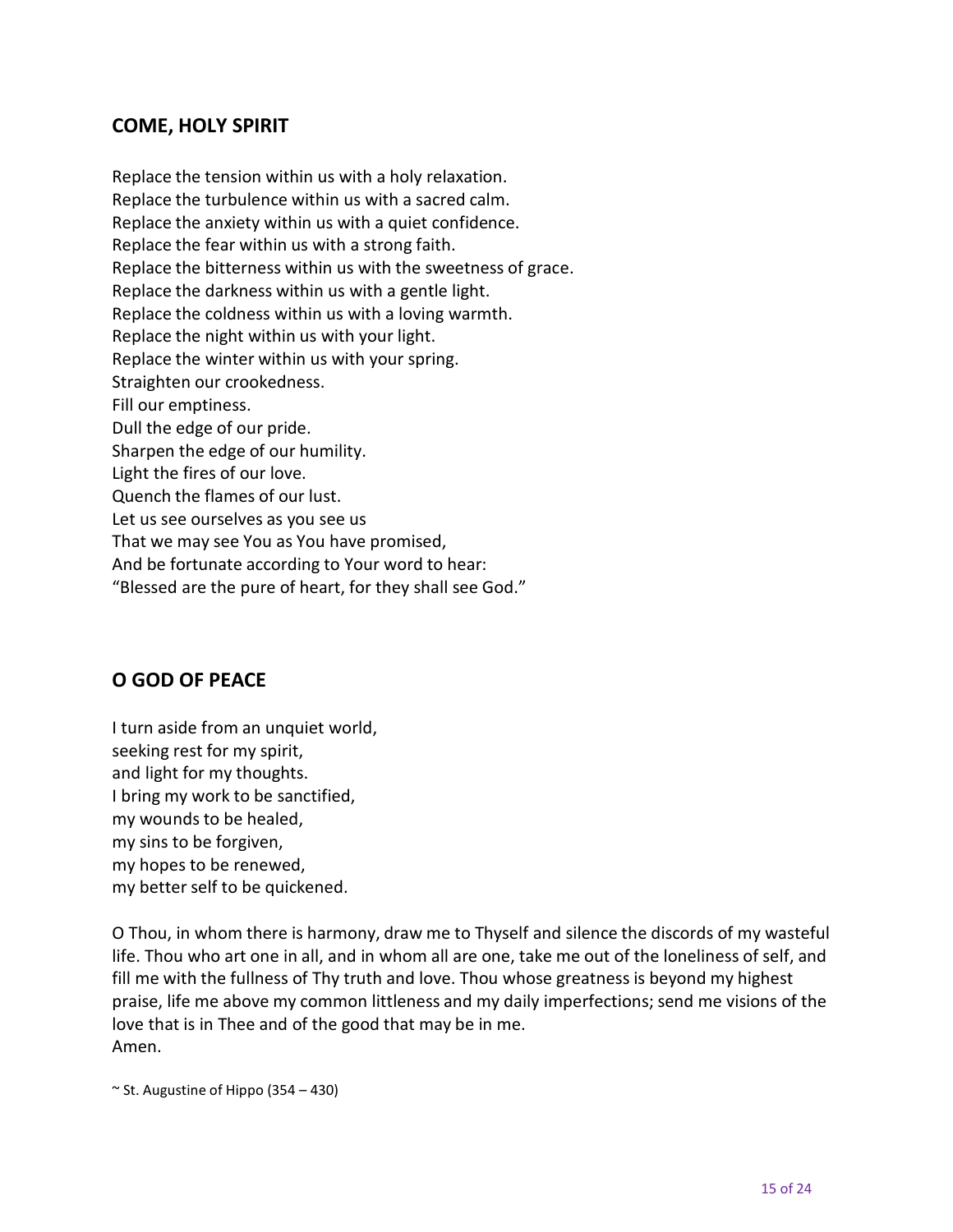#### **TWO SEAS IN PALESTINE**

There are two seas in Palestine.

One is fresh, and fish are in it. Splashes of green adorn its banks. Trees spread their branches over it and stretch out their thirsty roots to sip of its healing waters. Along its shores, the children play as children played when He was there. He loved it. He could look across its silver surface when He spoke His parables.

The River Jordan makes this sea with sparkling water from the hills. So it laughs in the sunshine. And men build their houses near to it, and birds their nests; and every kind of life is happier because it is there.

The River Jordan flows south into another sea. Here there is no splash of fish, no fluttering leaf, no song of birds, no children's laughter. Travelers choose another route, unless on urgent business. The air hangs heavy above its water, and neither man nor beast nor fowl will drink.

What makesthis mighty difference in these neighbor seas? Not the River Jordan. It empties the same good water into both. Not the soil in which they lie; not in the country round about.

This is the difference.

The Sea of Galilee receives, but does not keep the Jordan. For every drop that flows into it another drop flows out. The giving and receiving go on in equal measure.

The other sea is shrewder, hoarding its income jealously. It will not be tempted into any generous impulse. Every drop it gets, it keeps.

The Sea of Galilee gives and lives.

This other sea gives nothing. It is named Dead.

There are two kinds of people in this world. There are two seas in Palestine.

Lord, give me a generous heart!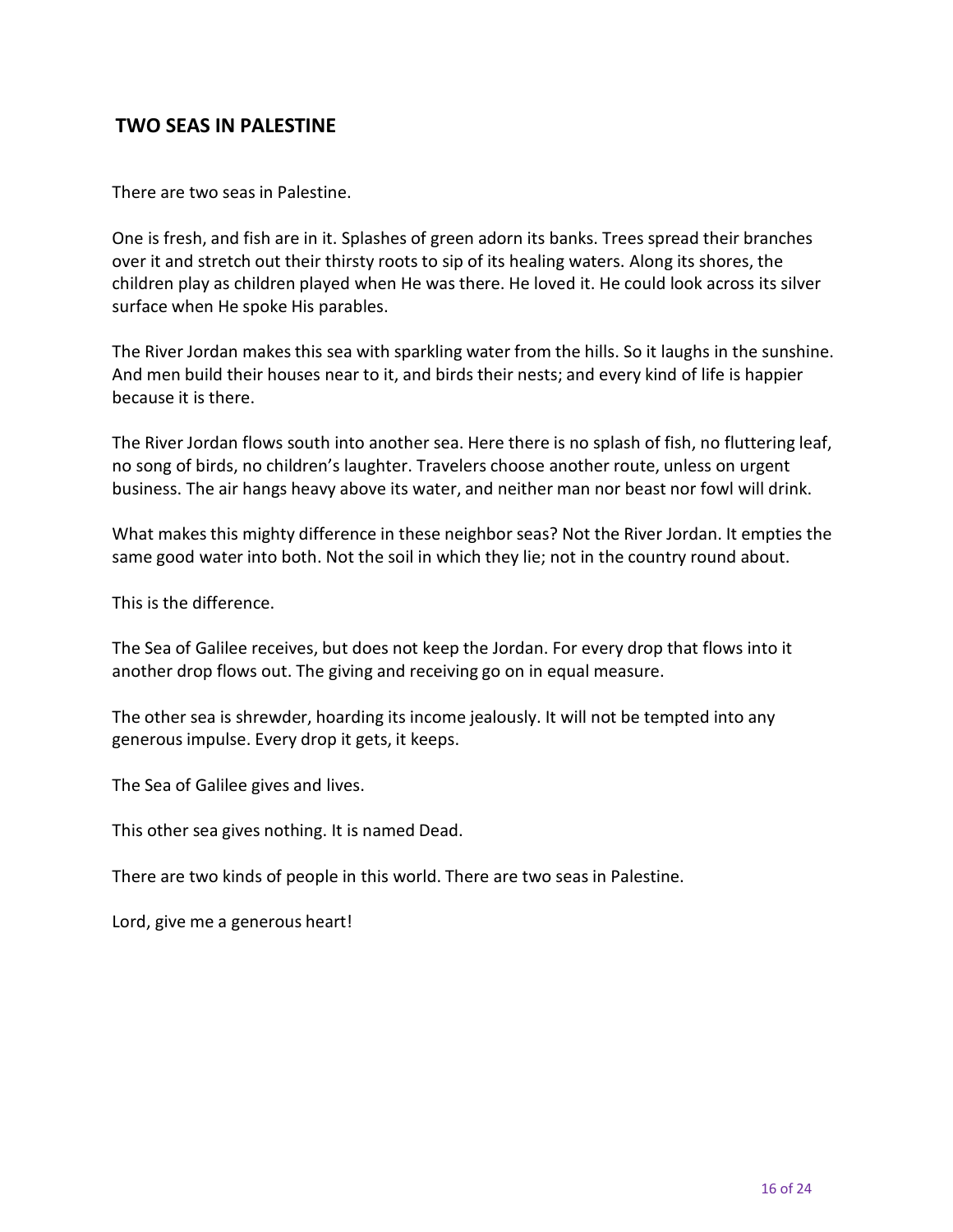# **COMMUNION**

The Body of Christ.

The ciborium is in my hands, before me a line of hungry souls.

The Body of Christ.

Hands reaching out to take the saving Bread.

The body of Christ.

Received

- By small, dirty hands
- And clean, soft hands
- By hands with fingers twisted at wrong angles to the palm,
- By hands with painted nails and diamond rings,
- By hands of men with clouded eyes
- And arrogant young boys
- And girls with glorious smiles;
- By hands of sick and sad and sorrowing,
- By hands of joy and hope,
- By hands of now and then and yet to come;
- And a mother, whose hands are occupied with child, trustingly opens her mouth to receive

The Body of Christ.

The line continues, as it has and will.

The strength for now, the foretaste of eternity.

This is the body of Christ.

These people, too, are the Body of Christ.

~ Hallie Flanagan Wolfe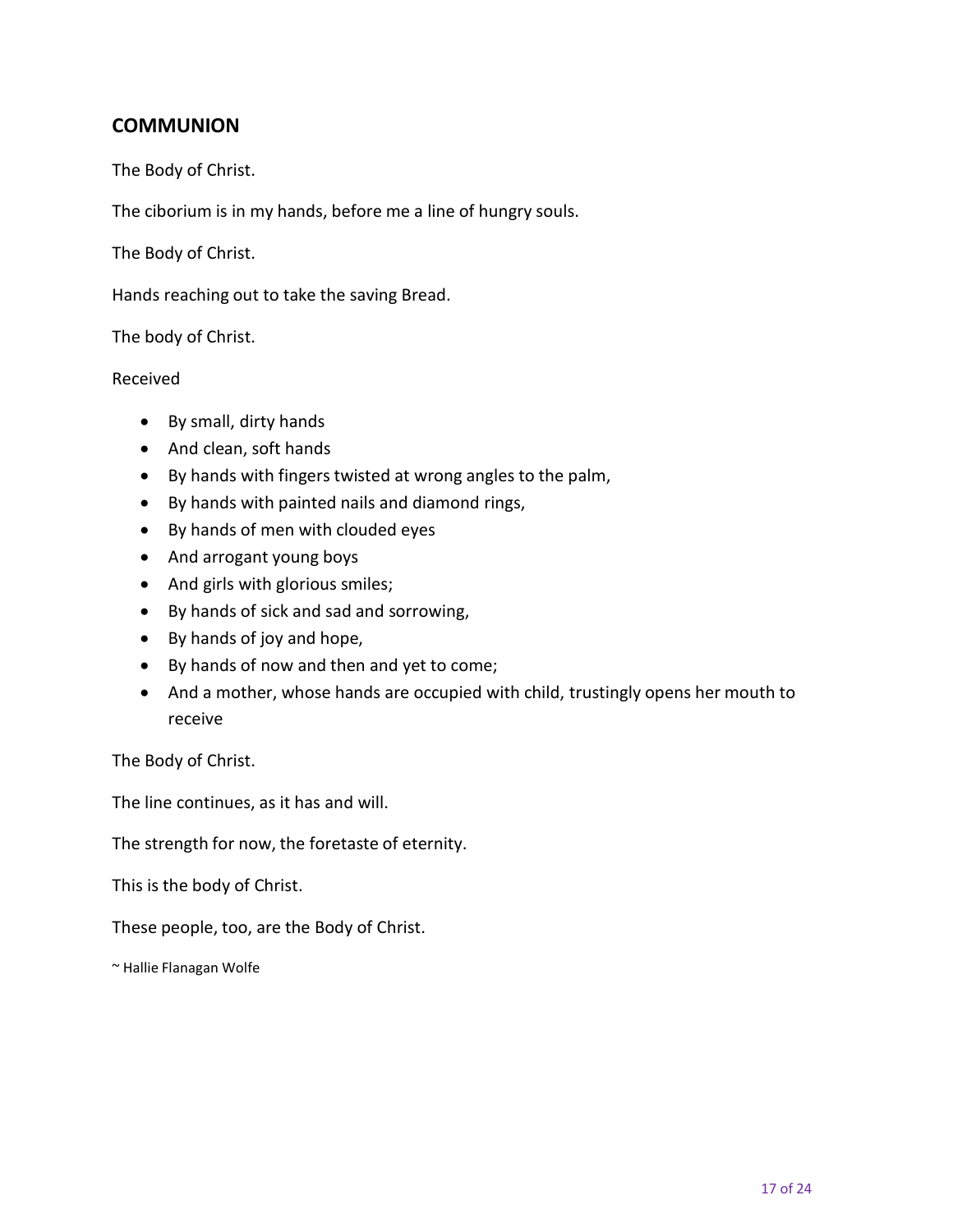#### **CHRIST HAS NO BODY**

Christ has no body now but yours, No hands, no feet on earth but yours, Yours are the eyes through which he looks with compassion on this world. Yours are the feet with which he walks to do good, Yours are the hands, with which he blesses all the world. Yours are the hands, yours are the feet, Yours are the eyes, you are his body. Christ has no body now but yours, No hands, no feet on earth but yours,

Yours are the eyes through which he looks with compassion on this world.

Christ has no body now on earth but yours.

 $~\sim$  Teresa of Avila (1515–1582)

#### **GOD SENT US A SAVIOR**

If our greatest need had been information, God would have sent us an educator.

If our greatest need had been technology, God would have sent us a scientist.

If our greatest need had been money, God would have sent us an economist.

If our greatest need had been pleasure, God would have sent us an entertainer.

But our greatest need was forgiveness, So God sent us a Savior.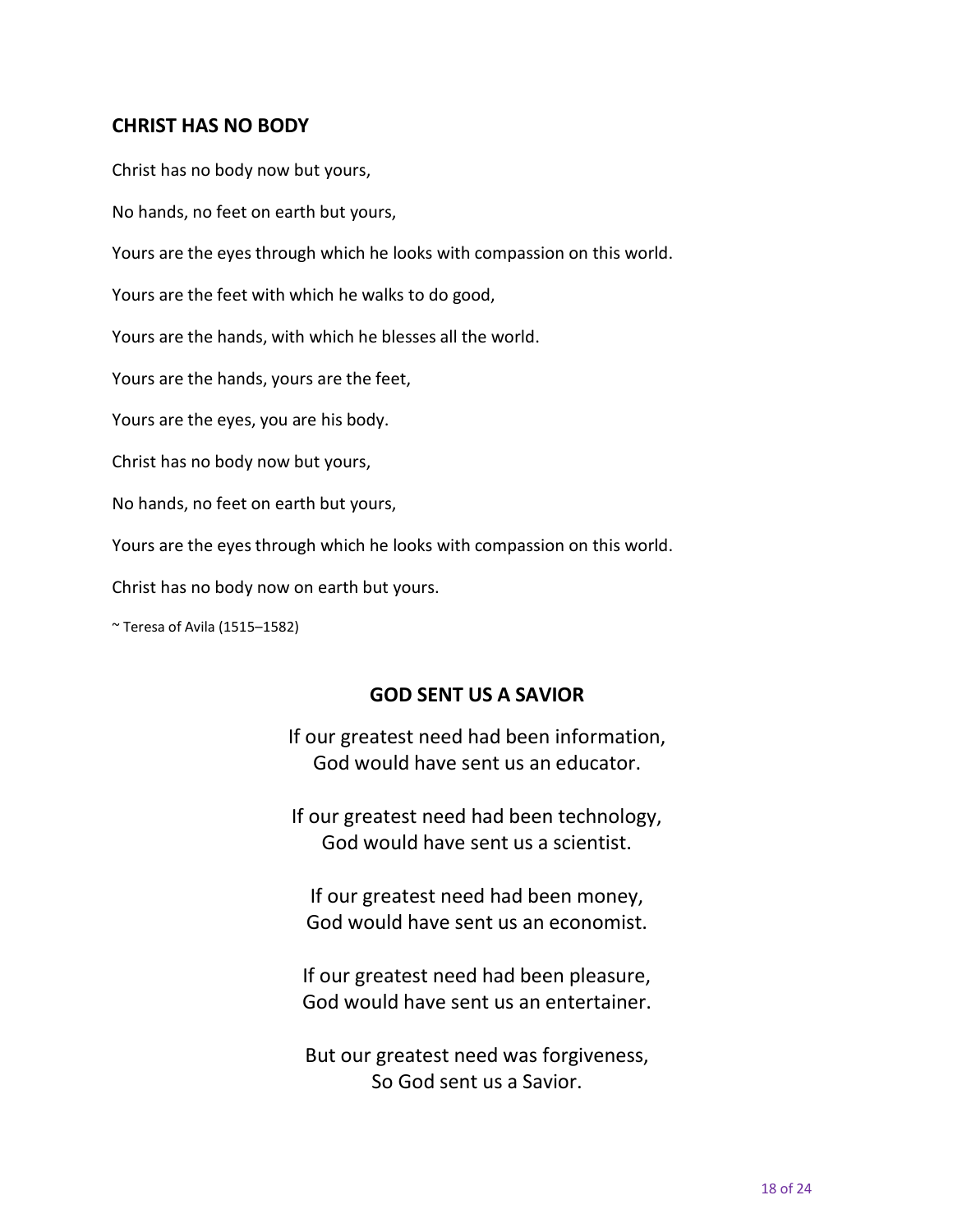# **PRAYER ON FINDING [GOD AFTER A LONG](http://www1.villanova.edu/villanova/mission/campusministry/spirituality/resources/spirituality/restlesshearts/prayers.html#mission_campusministry_spirituality_resources_spirituality_restlesshearts_prayers_pagecontent_collapsetextimage_5_body) SEARCH**

Too late have I loved You, O Beauty so ancient, O Beauty so new. Too late have I loved You! You were within me but I was outside myself and there I sought You! In my weakness I ran after the beauty of the things You have made. You were with me, and I was not with You. The things You have made kept me from You – the things which would have no being unless they existed in You! You have called, You have cried and You have pierced my deafness. You have radiated forth, You have shined out brightly and You have dispelled my blindness. You have sent forth Your fragrance and I have breathed it in, and I long for You. I have tasted You, and I hunger and thirst for You. You have touched me, and I burn for Your peace. ~ Confessions of St. Augustine, X, 27, 38, St. Augustine of Hippo (354 – 430)

#### **WHAT CANCER CANNOT DO**

Cancer is so limited. . . It cannot cripple Love. It cannot shatter Hope. It cannot dissolve Faith. It cannot destroy Peace. It cannot kill Friendship. It cannot suppress Memories. It cannot silence Courage. It cannot invade the Soul. It cannot steal eternal Life. It cannot conquer the Spirit. It cannot, has not, will not, lessen the power of the Resurrection!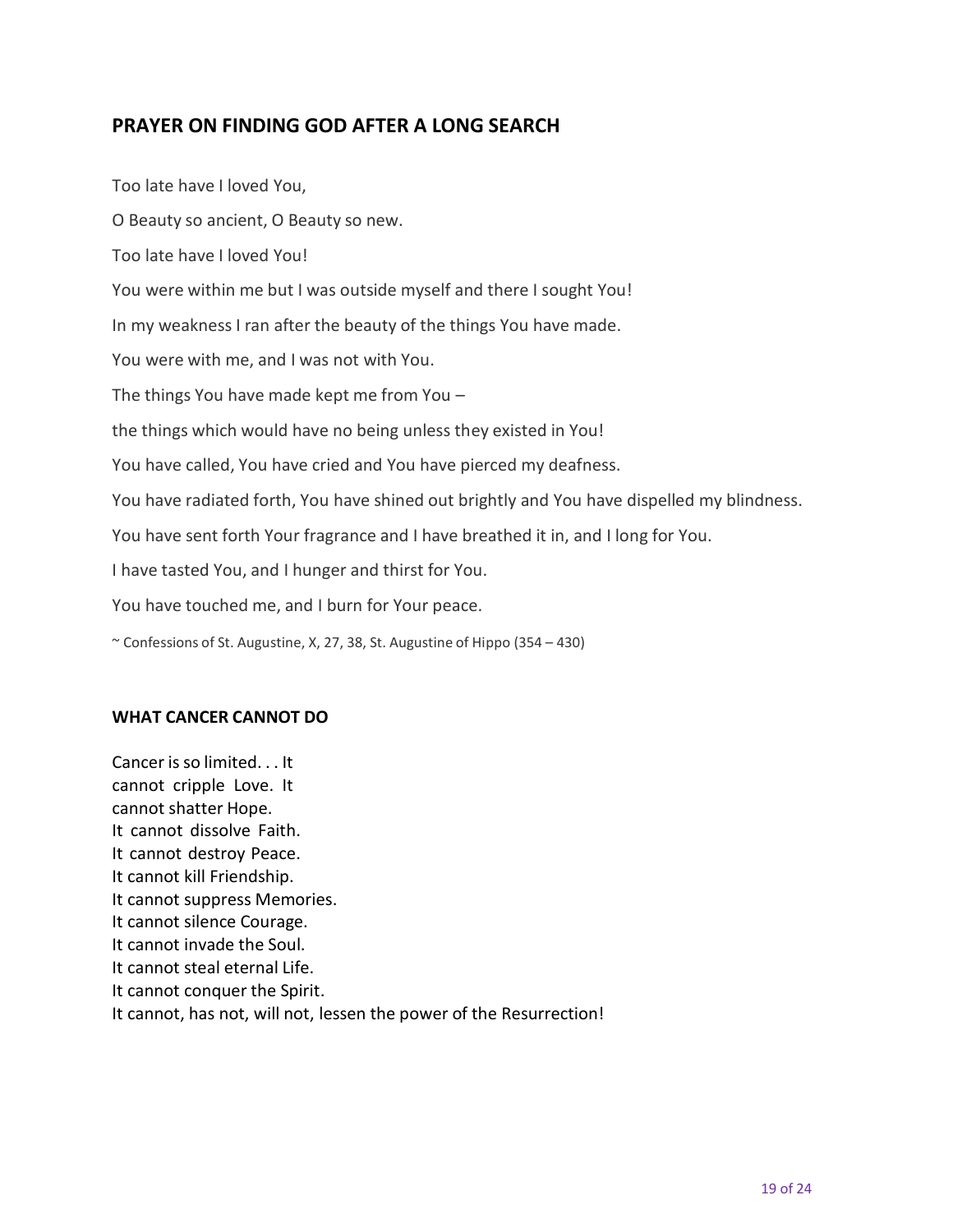# **AND GOD SAID NO**

I asked God to take away my pride. And God said "No". He said it was not for Him to take away, but for me to give up.

I asked God to make my handicapped child whole. And God said "No". He said her spirit was whole, her body was only temporary.

I asked God to grant me patience. And God said "No". He said patience is a by-product of tribulations. It isn't granted, it is earned.

I asked God to give me happiness. And God said "No". He said He gives me blessings, happiness is up to me.

I asked God to spare me pain. And God said "No". He said suffering draws me apart from worldly cares and brings me closer to Him.

I asked God to make my spirit grow. And God said "No". He said I must grow on my own. But He will prune me to make me fruitful.

I asked for all things that I might enjoy life. And God said "No". He said He will give me life, that I may enjoy all things.

I ask God to help me love others, as much as he loves me. And God said "Ah, finally you have the idea…the right idea!"

~ Claudia Minden Weisz (the mother of a child with Rett Syndrome)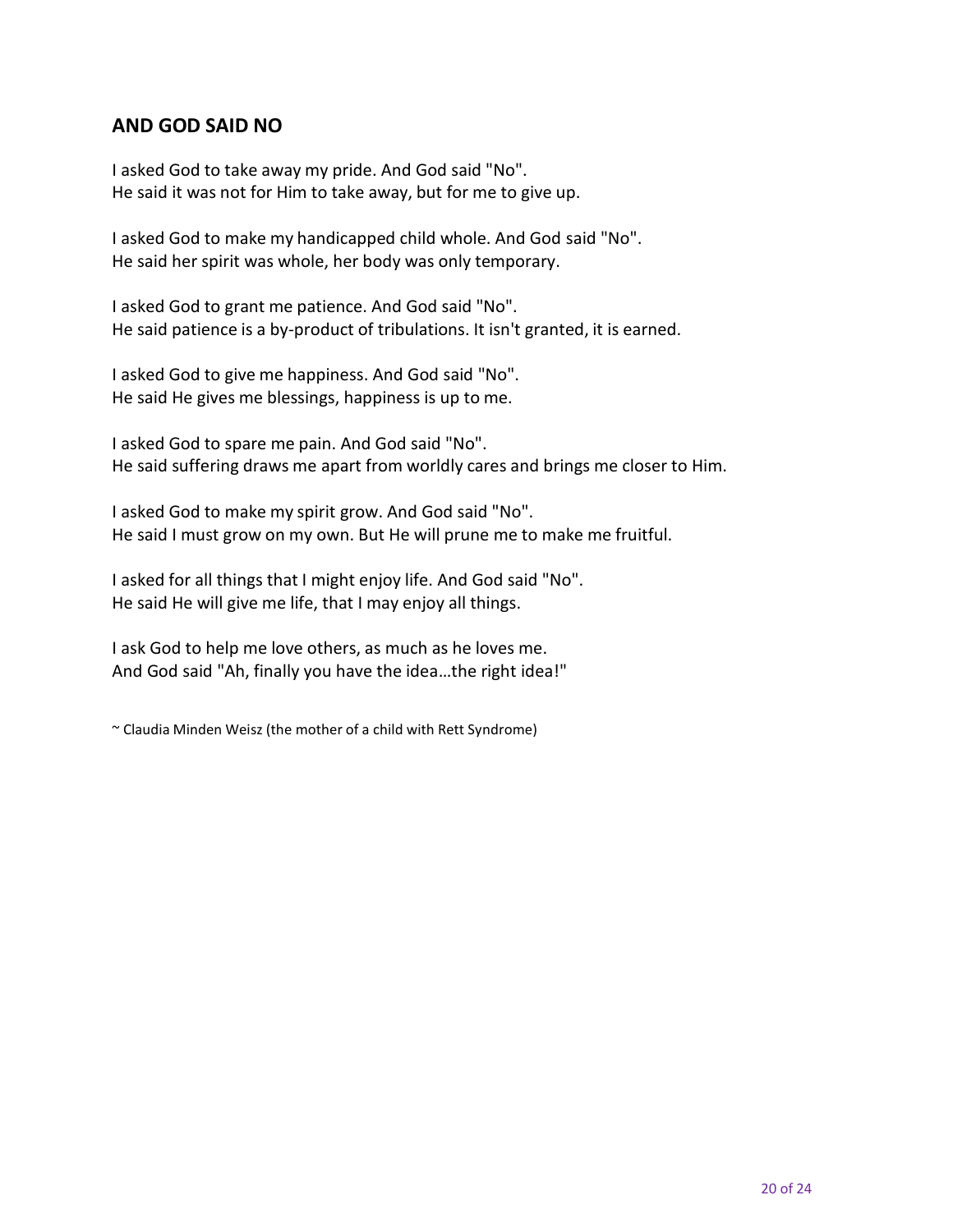#### **THE SPIRIT SPEAKS**

I have never once deviated In my love for you. From the moment you were conceived I have loved you with a love Changeless Endless Irrevocable.

There has never been a day, an hour, an instant When I was not with you Loving you. I nurtured you as a seed Enfolded you as a child Strengthened you as man.

I was an invisible shield over your head Though you knew it not. I am still that invisible shield! With infinite care I attend your wounds, Govern your heartbeat Remove the wastes that do not belong.

I sleep not at night. When you close your eyes Yielding at last more fully to my care I go to work And heal, as far as I can The ravages of your insane, inexplicable self-activity.

You imagine in your blindness That you can love or not As you choose, Condemn, criticize, hate As you choose. Fortunately for you I have no such choice. I am true always to the solemn dictate of love.

I respect to the last the covenant I made When I came into the world. Yet I know too that you cannot survive If you continue to fight against me, Ignoring my government Preferring strange impulses of your own choosing. Rejecting me you reject love.

This is why you are always looking for love But never find it.

Just when you think you have it Love Like a bird Flies away.

Your songs, art, literature, all sing This vain and fruitless quest For a love that will never change A love that will never die A love that is ever new.

Turn to me Acknowledge me Accept me Love me And you will know such love Here and now.

Together we will restore the world To order and to beauty.

~ Origin Unknown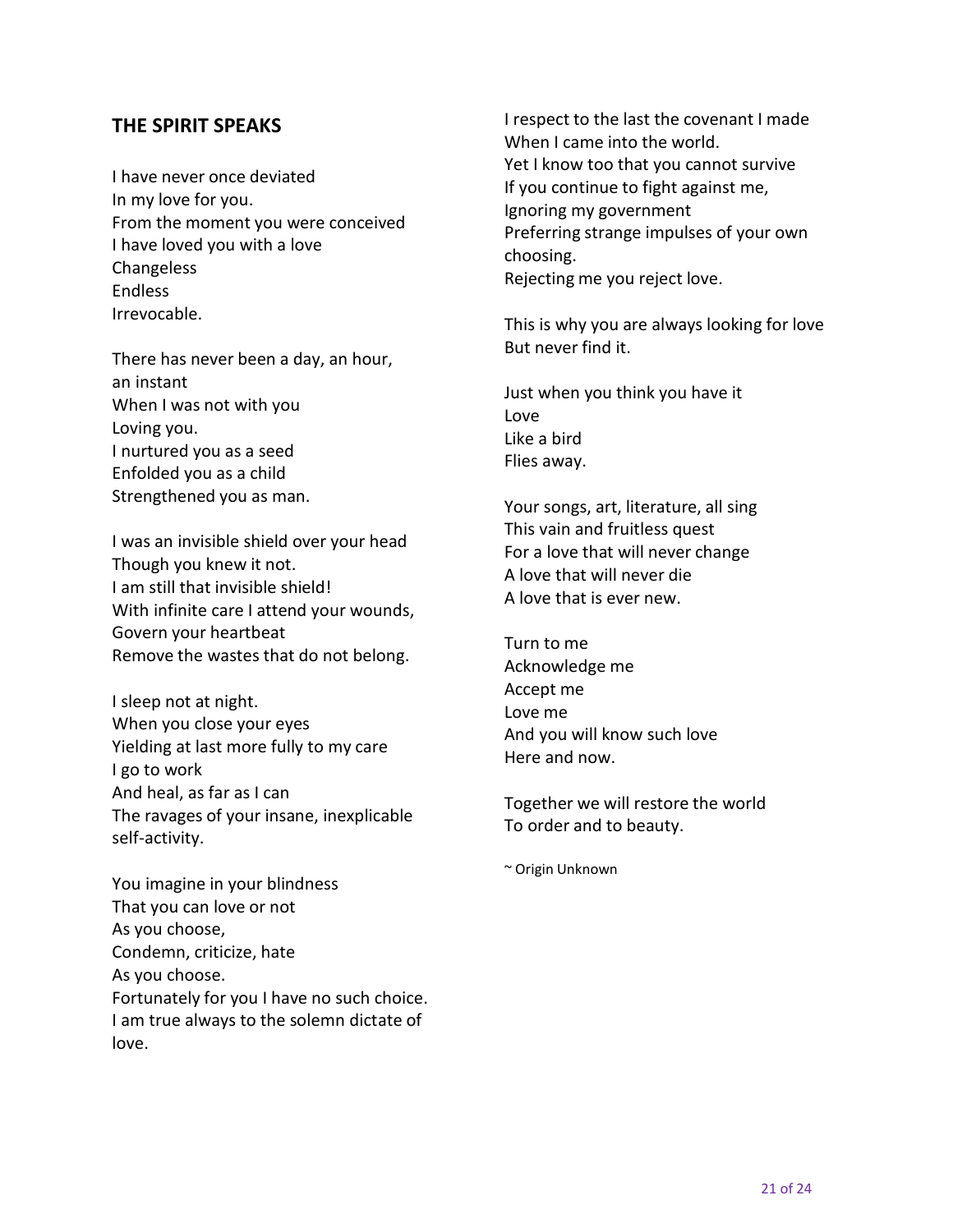#### **THE UNIVERSAL PRAYER**

Lord, I believe in you: increase my faith. I trust in you: strengthen my trust. I love you: let me love you more and more. I am sorry for my sins: deepen my sorrow.

I worship you as my first beginning, I long for you as my last end, I praise you as my constant helper, And call on you as my loving protector.

Guide me by your wisdom, Correct me with your justice, Comfort me with your mercy, Protect me with your power.

I offer you, Lord, my thoughts: to be fixed on you; My words: to have you for their theme; My actions: to reflect my love for you; My sufferings: to be endured for your greater glory.

I want to do what you ask of me: In the way you ask, For as long as you ask, Because you ask it.

Lord, enlighten my understanding, Strengthen my will, Purify my heart and make me holy.

Help me to repent of my past sins And to resist temptation in the future. Help me to rise above my human weaknesses And to grow stronger as a Christian.

Let me love you, my Lord and my God, And see myself as I really am: A pilgrim in this world, A Christian called to respect and love All whose lives I touch, Those under my authority, My friends and my enemies.

Help me to conquer anger with gentleness,

Greed by generosity, Apathy by fervor. Help me to forget myself And reach out toward others.

Make me prudent in planning, Courageous in taking risks. Make me patient in suffering, unassuming in prosperity.

Keep me, Lord, attentive at prayer, Temperate in food and drink, Diligent in my work, Firm in my good intentions.

Let my conscience be clear, My conduct without fault, My speech blameless, My life well-ordered. Put me on guard against my human weaknesses. Let me cherish your love for me, Keep your law, And come at last to your salvation.

Teach me to realize that this world is passing, That my true future is the happiness of heaven, That life on earth is short, And the life to come eternal.

Help me to prepare for death With a proper fear of judgment, But a greater trust in your goodness. Lead me safely through death To the endless joy of heaven. Grant this through Christ our Lord. Amen.

 $\sim$  Pope Clement XI (1649 – 1721)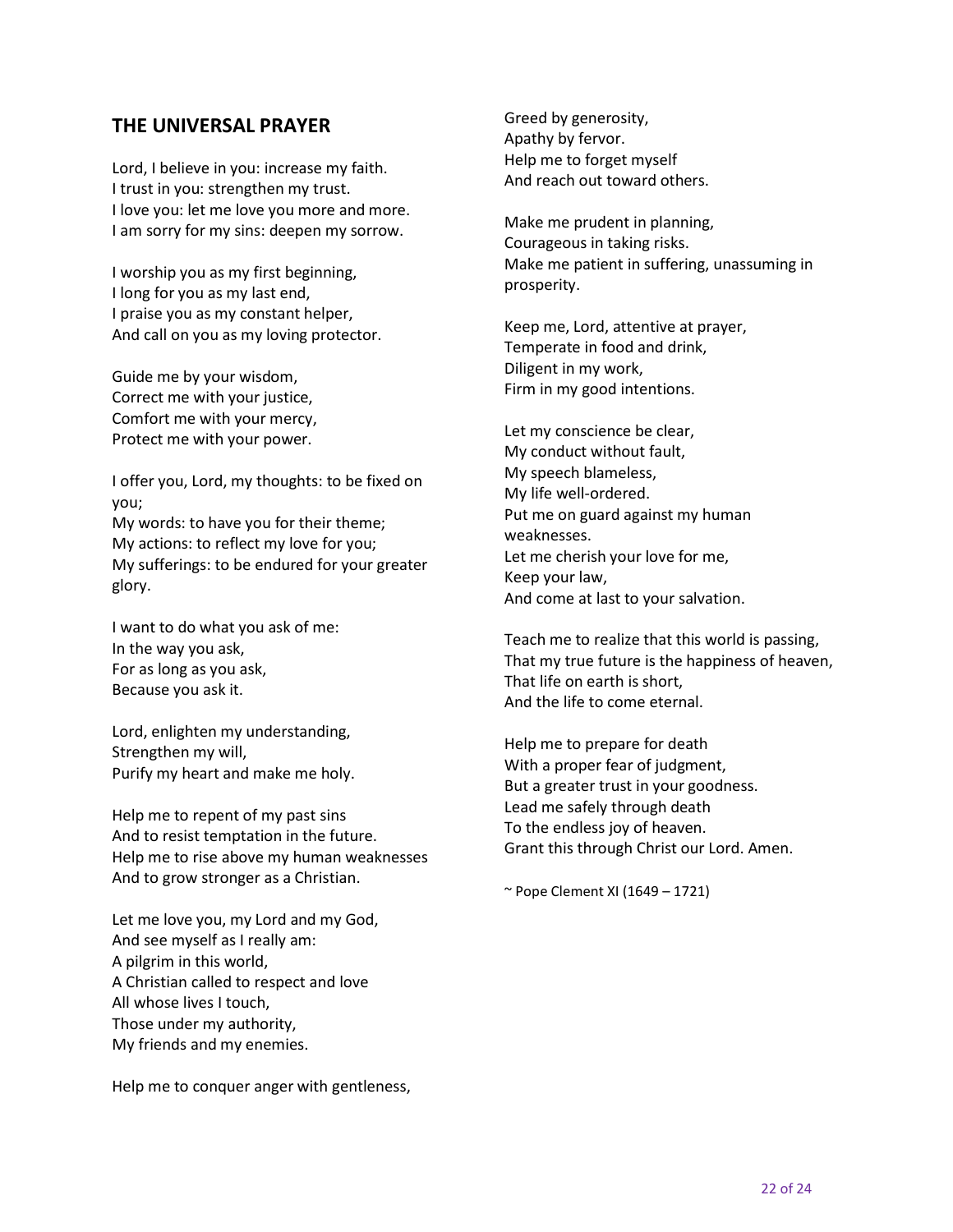